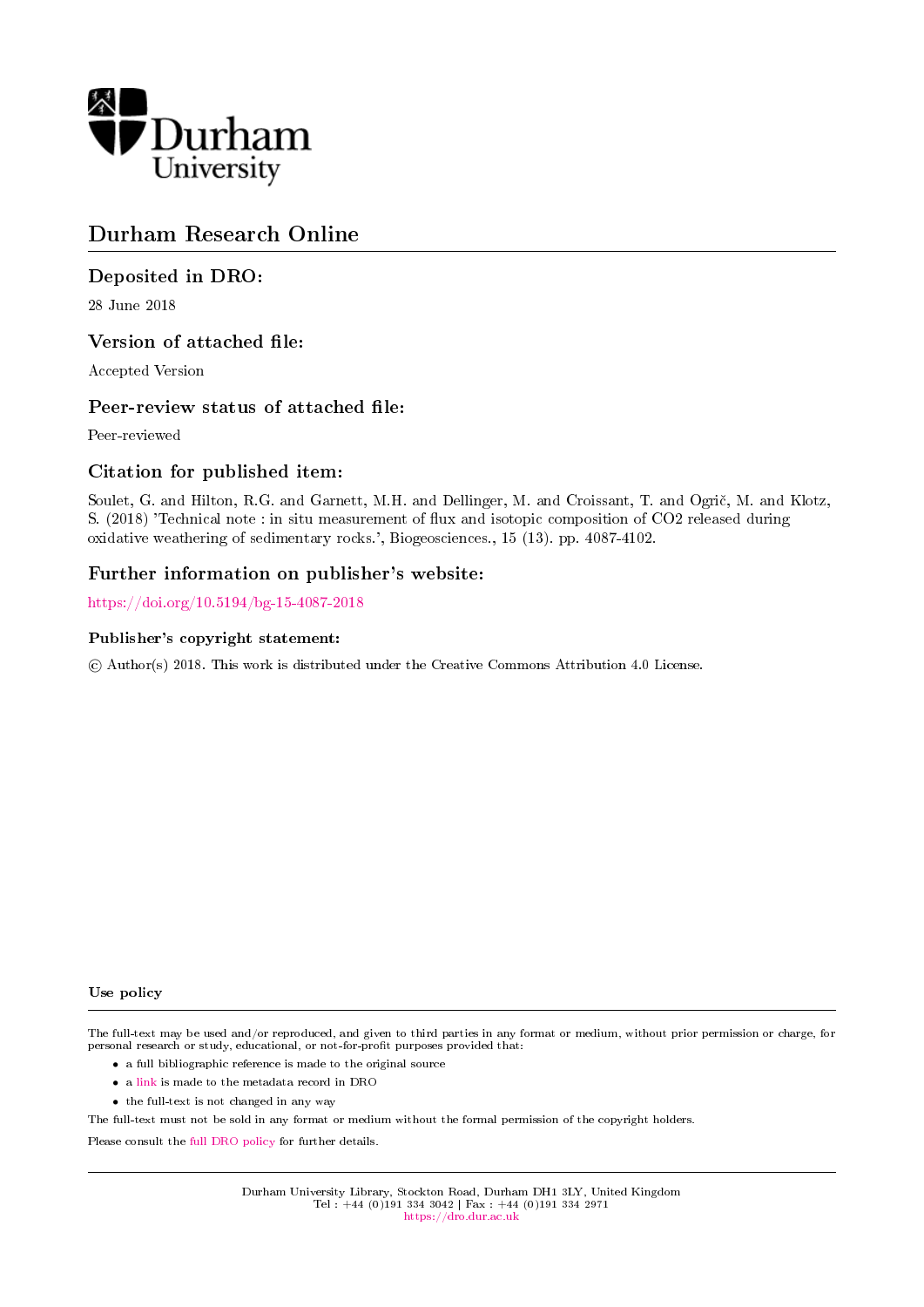Please see the publishers site for the final proof-read, typeset version

# **Technical note:** *in situ* **measurement of flux and isotopic composition of CO2 released during oxidative weathering of sedimentary rocks**

Guillaume Soulet<sup>1</sup>, Robert G. Hilton<sup>1</sup>, Mark H. Garnett<sup>2</sup>, Mathieu Dellinger<sup>1</sup>, Thomas Croissant<sup>1</sup>, Mateja Ogrič<sup>1</sup> and Sébastien Klotz<sup>3</sup>

<sup>1</sup> Department of Geography, Durham University, South Road, Durham DH1 3LE, United Kingdom<br><sup>2</sup>NERC Radiocarbon Facility, Rankine Avenue, Fast Kilbride, Glasgow G75,00E LIK <sup>2</sup>NERC Radiocarbon Facility, Rankine Avenue, East Kilbride, Glasgow G75 0QF, UK 3 IRSTEA Grenoble, 2 rue de la papeterie, BP 76, 38402 Saint-Martin-d'Hères, Cedex, France

*Correspondence to*: Guillaume Soulet (guillaume.s.soulet@durham.ac.uk)

**Abstract.** Oxidative weathering of sedimentary rocks can release carbon dioxide  $(CO<sub>2</sub>)$  to the atmosphere and is an important 10 natural CO2 emission. Two mechanisms operate – the oxidation of sedimentary organic matter and the dissolution of carbonate minerals by sulphuric acid. It has proved difficult to directly measure the rates at which  $CO<sub>2</sub>$  is emitted in response to these weathering processes in the field, with previous work generally using methods which track the dissolved products of these reactions in rivers. Here we design a chamber method to measure CO<sub>2</sub> production during the oxidative weathering of shale bedrock, which can be applied in erosive environments where rocks are exposed frequently to the atmosphere. The chamber

- 15 is drilled directly into the rock face and has a high surface area to volume ratio which benefits measurement of  $CO<sub>2</sub>$  fluxes. It is a relatively low cost method and provides a long-lived chamber (several months or more). To partition the measured  $CO<sub>2</sub>$ fluxes and the source of  $CO<sub>2</sub>$ , we use zeolite molecular sieves to trap  $CO<sub>2</sub>$  'actively' (over several hours) or 'passively' (over a period of months). The approaches produce comparable results, with the trapped  $CO<sub>2</sub>$  having a radiocarbon activity (Fraction modern, Fm) ranging from  $Fm = 0.05$  to  $Fm = 0.06$  and demonstrating relatively little contamination from local atmospheric
- 20  $CO_2$  (Fm = 1.01). We use stable carbon of the trapped  $CO_2$  to partition between an organic and inorganic carbon source. The measured fluxes of rock-derived organic matter oxidation (171±5 mgC.m-2.day-1) and carbonate dissolution by sulphuric acid  $(534\pm16 \text{ mgC} \cdot \text{m}^{-2} \cdot \text{day}^{-1})$  from a single chamber were high when compared to the annual flux estimates derived from using dissolved river chemistry in rivers around the world. The high oxidative weathering fluxes are consistent with the high erosion rate of the study region. We propose our in situ method has the potential to be more widely deployed to directly measure CO2
- 25 fluxes during the oxidative weathering of sedimentary rocks, allowing for the spatial and temporal variability in these fluxes to be determined.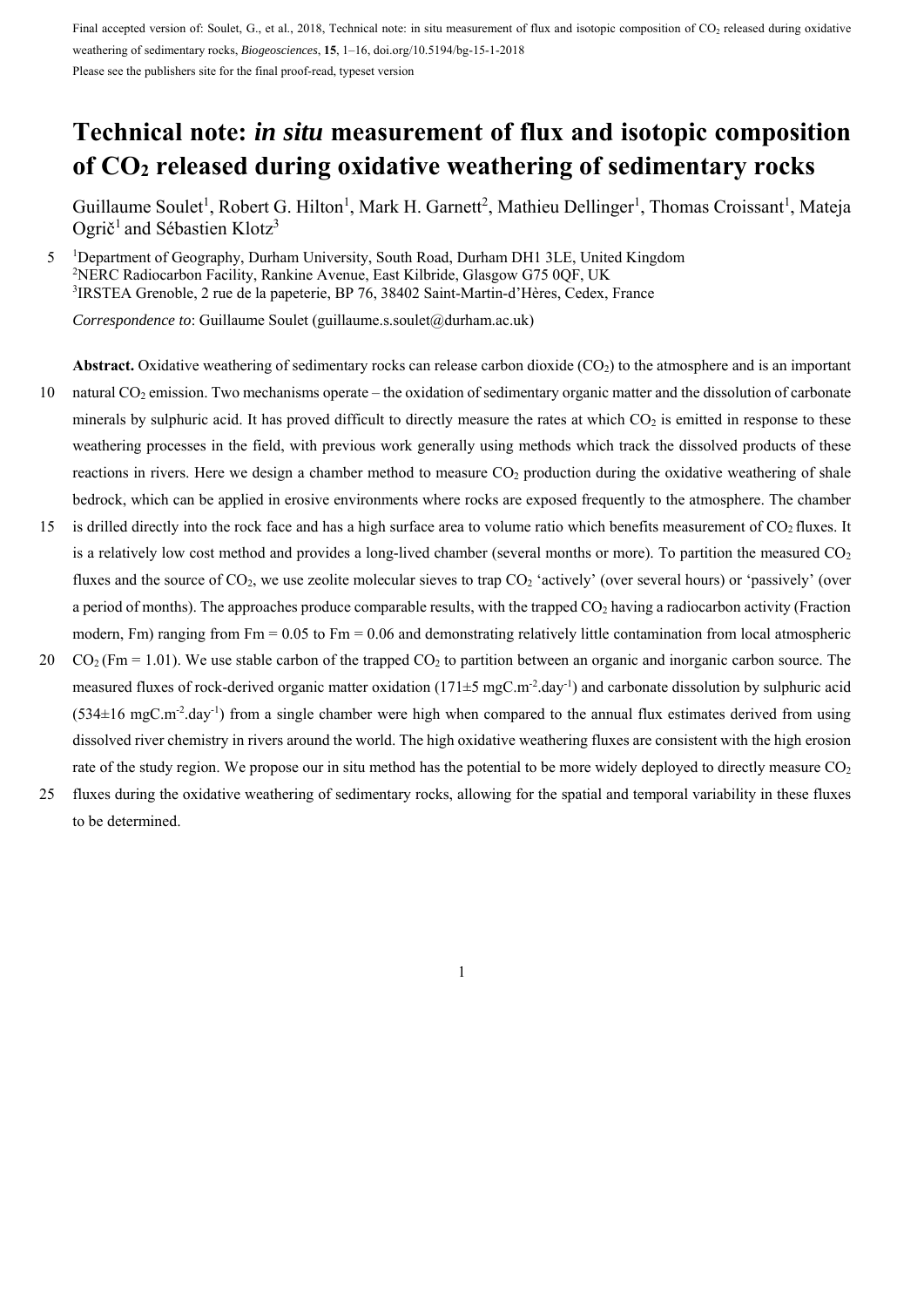Please see the publishers site for the final proof-read, typeset version

# **1 Introduction**

The stock of carbon contained within sedimentary rocks is vast, with  $\sim 1.25 \times 10^7$  PgC contained within organic matter and  $\sim$  6.53 $\times$ 10<sup>7</sup> PgC as carbonate minerals (Sundquist and Visser, 2005). If these rocks are exposed to Earth's oxygenated surface, for instance during rock uplift, erosion and exhumation, oxidative weathering can result in a release of carbon dioxide  $(CO_2)$ 

5 from the lithosphere to the atmosphere (Petsch et al., 2000). There are two main processes to consider: i) the oxidation of rockderived organic carbon (Berner and Canfield, 1989; Petsch, 2014), which can be expressed by the (geo)respiration of organic matter:

$$
CH2O + O2 \rightarrow CO2 + H2O
$$
 (1)

and ii) the oxidation of sulphide minerals (e.g., pyrite) which produces sulphuric acid, which can chemically weather carbonate 10 minerals and release CO<sub>2</sub> (Calmels et al., 2007; Li et al., 2008; Torres et al., 2014) by the reaction:

$$
CaCO3 + H2SO4 \to CO2 + H2O + Ca2+ + SO42-
$$
 (2)

or

$$
2CaCO_3 + H_2SO_4 \rightarrow 2Ca^{2+} + 2HCO_3^- + SO_4^{2-} \rightarrow CaCO_3 + CO_2 + H_2O + Ca^{2+} + SO_4^{2-} \tag{3}
$$

In the case of Eq. (1) and Eq. (2),  $CO_2$  is released to the atmosphere at the site of chemical weathering. In the case of Eq. (3),

15 CO<sub>2</sub> is released to the atmosphere over a timescale equivalent to that of the precipitation of carbonate in the ocean ( $\sim$ 10<sup>4</sup> to 10<sup>6</sup>) years; Berner and Berner, 2012).

The fluxes of carbon transferred to the atmosphere in response to both oxidative weathering processes are thought to be as large as that released by volcanic degassing, but the absolute fluxes remain uncertain (Li et al., 2008; Petsch, 2014). As such, both processes act to govern the levels of atmospheric  $CO<sub>2</sub>$  and  $O<sub>2</sub>$ , and hence Earth's climate over geological timescales

- 20 (Berner and Canfield, 1989; Torres et al., 2014). The oxidation of rock-derived organic carbon may also contribute to modern biological cycles, especially rock substrate that is rich in organic carbon (Bardgett et al., 2007; Copard et al., 2007; Keller and Bacon, 1998; Petsch et al., 2001). Various approaches have been adopted to better quantify these major geological CO<sub>2</sub> sources. These include the use of geochemical proxies in rivers, which indirectly track the  $CO<sub>2</sub>$  emissions from the oxidative weathering of sedimentary rocks at the catchment-scale. For instance, the trace element rhenium has been used to compare relative rates
- 25 of rock-derived organic carbon oxidation (Jaffe et al., 2002) and estimate the corresponding fluxes of  $CO<sub>2</sub>$  across river catchments (Dalai et al., 2002; Hilton et al., 2014; Horan et al., 2017). Another approach has been to measure the loss of radiocarbon-depleted organic matter in river sediments during their transfer across the floodplains of large river basins (Bouchez et al., 2010; Galy et al., 2008). In the case of sulphuric acid-weathering of carbonate minerals, the dissolved sulphate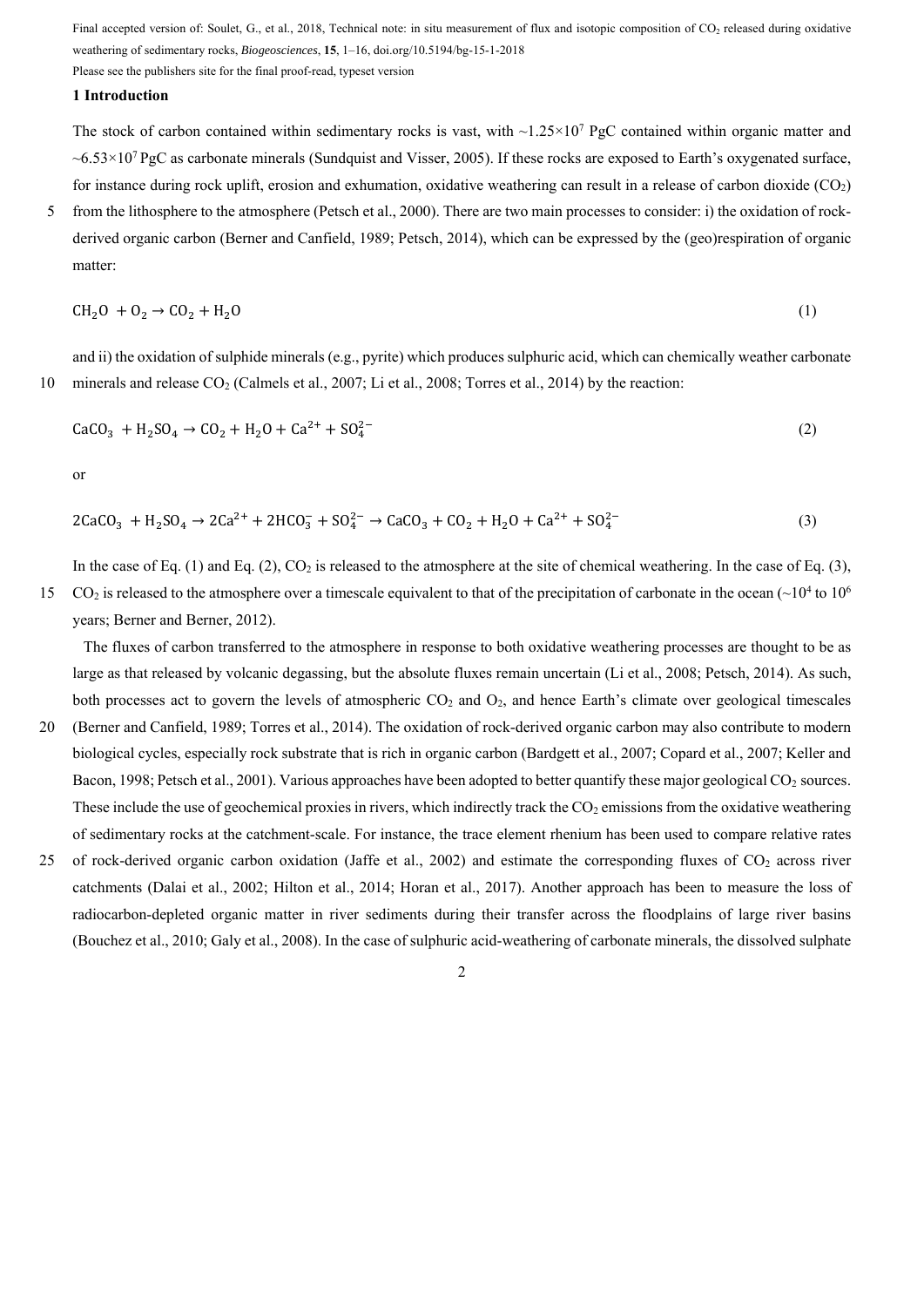Please see the publishers site for the final proof-read, typeset version

flux can be informative if the source of  $SO_4^{2-}$  has been assessed using sulphur and oxygen isotopes (Calmels et al., 2007; Hindshaw et al., 2016; Spence and Telmer, 2005) and/or using the dissolved inorganic carbon flux and its stable carbon isotope composition (δ13C) (Galy and France-Lanord, 1999; Li et al., 2008; Spence and Telmer, 2005).

- It should be possible to directly measure the flux of  $CO<sub>2</sub>$  emanating from sedimentary rocks in response to oxidative 5 weathering. Keller and Bacon (1998) explored such an approach in a 7 m deep soil on till, suggesting geo-respiration of Cretaceous age organic matter was an important source of  $CO<sub>2</sub>$  at depth. However, this research has not to our knowledge been replicated, nor applied in erosive landscapes where sedimentary rocks are frequently exposed to weathering by erosion processes (Blair et al., 2003; Hilton et al., 2011). In these locations, oxidative weathering fluxes are thought to be very high (Calmels et al., 2007; Hilton et al., 2014; Petsch et al., 2000). One of the challenges of tracking  $CO<sub>2</sub>$  directly is that flux
- 10 measurements must be combined with the isotopic composition  $(^{12}C, ^{13}C$  and  $^{14}C)$  of the CO<sub>2</sub> (Keller and Bacon, 1998). Only with that information can the measured  $CO<sub>2</sub>$  flux be partitioned into the component derived from the oxidation of rock-derived carbon and that derived from the dissolution of carbonate (in addition to inputs from the modern plant and soil biosphere, and atmospheric inputs).

The objective of this paper is to provide a detailed proof of concept study of methods we have designed which can: (1) make 15 direct measurements of the flux of  $CO<sub>2</sub>$  released during the oxidative weathering of sedimentary rocks; and (2) trap the  $CO<sub>2</sub>$ produced during weathering in order to measure its isotope composition, and partition the source of the  $CO<sub>2</sub>$  flux between rock-derived organic carbon and carbonate. Here we outline one approach to address these research gaps which adapts a chamber-based method to measure  $CO_2$  fluxes. We provide the first examples of its application to trap  $CO_2$  and use the isotope composition to directly quantify the fluxes of  $CO<sub>2</sub>$  from oxidative weathering.

## 20 **2 Methods**

#### **2.1 Study area**

The study location is within the Laval catchment, part of the IRSTEA Draix Bléone Experimental Observatory and the Réseau des Bassins Versants network, located near the town of Draix, Alpes de Haute Provence, France. The small catchment (0.86 km<sup>2</sup>) is heavily instrumented, with continuous monitoring of rainfall, river water discharge, river solid load transport, total 25 dissolved fluxes and physical erosion rates over the last four decades (Cras et al., 2007; Mathys et al., 2003). These measurements provide hydrodynamic and geomorphic context for any studies of oxidative weathering. The lithology of the catchment is composed of black Jurassic marine marls (from the Bajocian to the Callovo-Oxfordian stages), which contain

inorganic carbon and organic matter (Graz et al., 2012). Sulphide minerals are widespread as disseminated pyrite and veins which outcrop in the catchment (Cras et al., 2007). The rock-strength, climate and geomorphic setting combine to produce a

30 badland-type morphology with very steep and dissected slopes.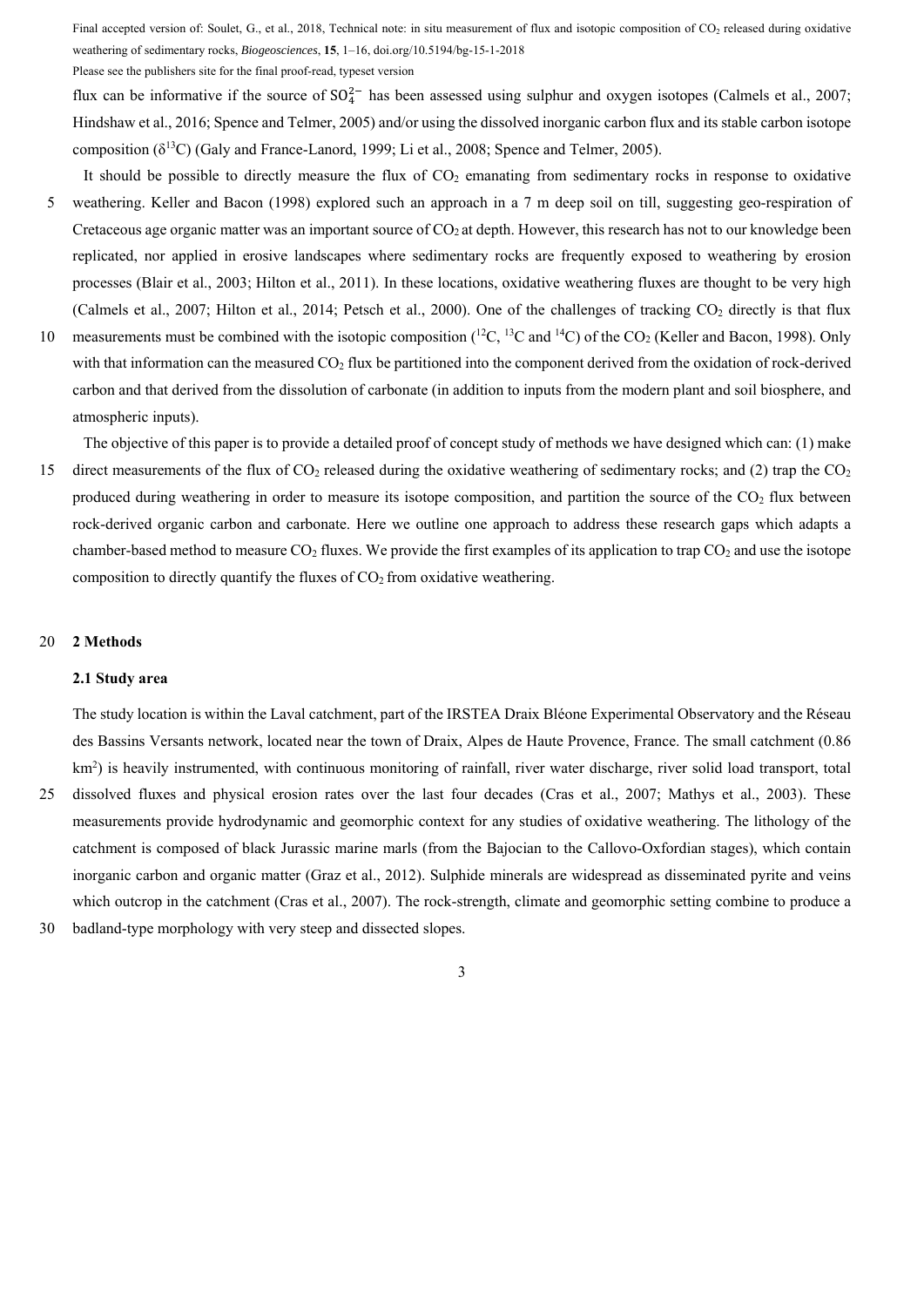Please see the publishers site for the final proof-read, typeset version

Erosion rates are very high, with sediment export fluxes of 11,200 tons.km<sup>-2</sup>.yr<sup>-1</sup> on average during the period 1985 to 2005 AD (with a minimum of 4,400 tons.km<sup>-2</sup>.yr<sup>-1</sup> in 1989 and a maximum of 21,100 tons.km<sup>-2</sup>.yr<sup>-1</sup> in 1992) (Graz et al., 2012; Mathys et al., 2003). Assuming a regolith bulk density of  $\sim$ 1 to 1.5 tons.m<sup>-3</sup> (Mathys and Klotz, 2008; Oostwoud Wijdenes and Ergenzinger, 1998), this equates to a physical erosion rate of  $\sim$ 7 to 10 mm.yr<sup>-1</sup> on average, but that can reach maximum

- 5 values of 20 to 14 mm.yr<sup>-1</sup>. These features limit the development of soils and bare rock outcrops represent  $68\%$  of the catchment surface area (i.e.,  $0.58 \text{ km}^2$ ) (Cras et al., 2007; Mathys et al., 2003). As a result, it is easy to find regolith and rock surfaces that are devoid of soils and roots, and where sedimentary rocks are directly exposed to the oxygen-rich atmosphere. These are key parts of the landscape contributing to weathering, solute production (Cras et al., 2007) and sediment production (Graz et al., 2012; Mathys et al., 2003; Oostwoud Wijdenes and Ergenzinger, 1998). Bare rock outcrops are characterized by the
- 10 development of weathered marls and regolith. Regolith typically extends at least to  $\sim$ 20 cm with the following characteristics: i) the upper  $\sim$ 3 cm is loose detrital cover composed of mm-to-cm fragments of marls, ii) from  $\sim$ 3 to  $\sim$ 10cm is the loosened upper regolith which is somewhat fragmented, iii) from  $\sim$ 10 to 20 cm is the compact lower regolith which retains the marl structure but not its cohesion, and iv) at depths more than  $\sim$ 20cm is the marl bedrock (unweathered marl) (Maquaire et al., 2002; Mathys and Klotz, 2008; Oostwoud Wijdenes and Ergenzinger, 1998). Lateral variation in the regolith thickness exists
- 15 with larger thicknesses on crests, intermediate in gullies and minimal in talwegs (Maquaire et al., 2002). Marl bedrock porosity ranges between 0.17 and 0.23 (Traveletti et al., 2012).

#### **2.2 Natural oxidation and CO2 accumulation chambers**

In order to measure the flux of  $CO<sub>2</sub>$  produced by oxidative weathering of sedimentary rocks, and accumulate enough  $CO<sub>2</sub>$  to perform stable carbon isotope and radiocarbon measurements, we use accumulation chambers (e.g., Billett et al., 2006; Hardie

- 20 et al., 2005). These have been extensively used to measure soil respiration (e.g., Hahn et al., 2006; Hardie et al., 2005), CO2 evasion by streams and rivers (e.g., Billett et al., 2006; Borges et al., 2004), but have not yet been used to examine rockatmosphere interactions. Because most fine-grained sedimentary rocks have a degree of competency, accumulation chambers can be made by directly drilling into the rock. Here we use a rock-drill to make 40 cm-long chambers with an inner diameter of 29 mm. Our aim was to minimise the volume of the chamber while maximizing the surface of exchange with the surrounding
- 25 rock.

The rock powder left inside the chamber after its drilling was blown away using a compressed-air gun in order to minimize the presence of potentially reactive dust. Then, after measuring the dimensions of the chamber, its entrance is fitted with a small PVC tube ( $\sim$ 3 cm-diameter,  $\sim$ 3 cm-long), which allows a tight seal with an inserted rubber stopper containing two holes. Two Pyrex® tubes (ID=3.4 mm and OD=5 mm; one of 12 cm-long and one of 7 cm-long) are inserted through the rubber

30 stopper. The differential length is to improve airflow in the chamber while in operation. The sections of the Pyrex® tubes

sticking out of the chamber are fitted with Tygon® tubing (E-3603; Saint Gobin, France). To isolate the accumulation chamber

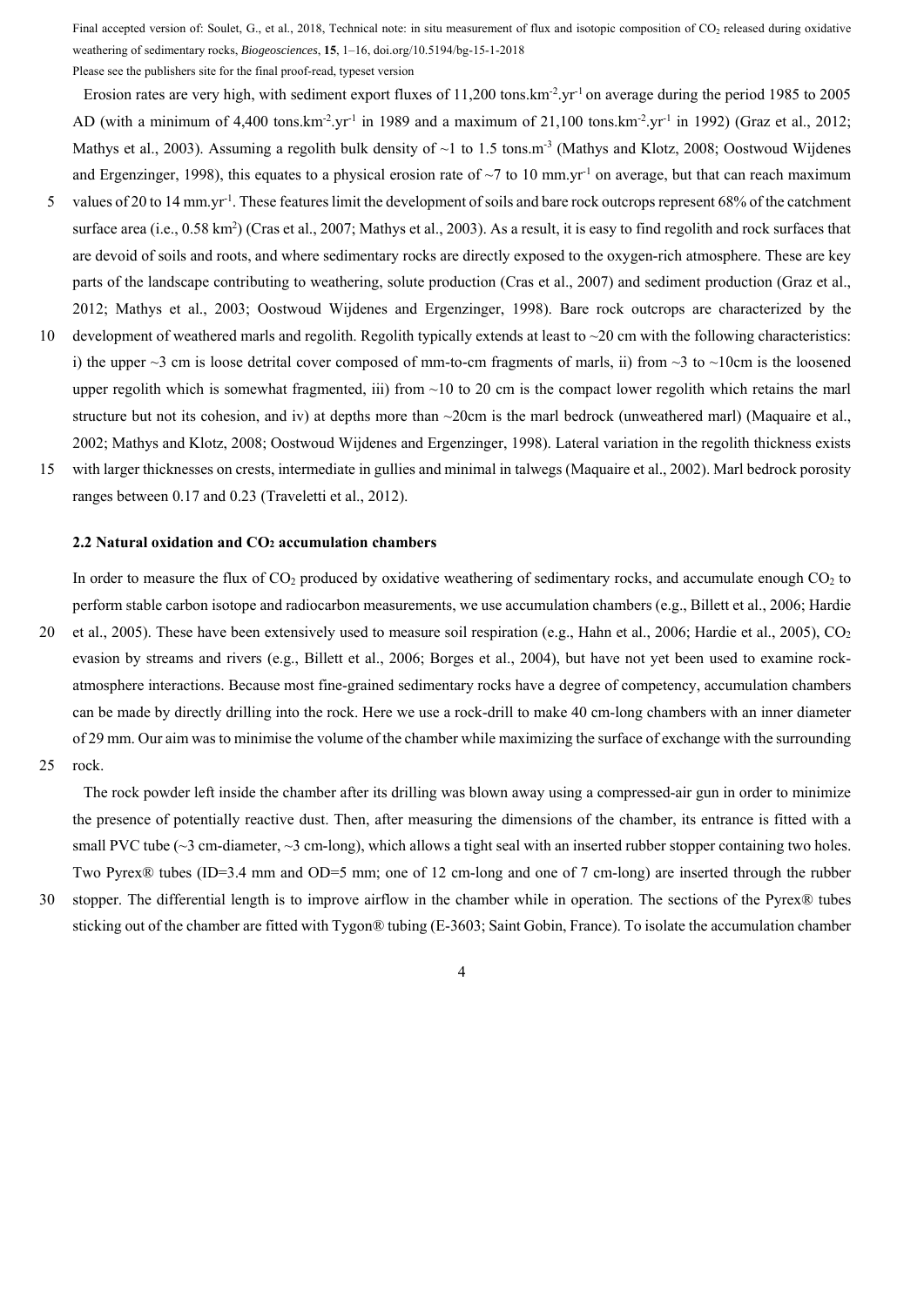Please see the publishers site for the final proof-read, typeset version

from the atmosphere as best as possible, the Tygon® tubing is sealed with WeLock® clips (Scandinavia Direct Ltd, UK) and silicone sealant (Unibond® Outdoor) is placed around the entrance of the chamber (the 3cm-diameter PVC tubing and the rubber stopper) (Figure 1). The newly installed chamber is left for  $\sim$ 2 days to allow the sealant to fully dry. Here we acknowledge that a perfect seal is impossible, due to the natural rock fracturing around the chamber. Table 1 summarises the 5 dimensions of an example chamber drilled and sealed in the field on 13<sup>th</sup> December 2016.

- Drilling introduces an oxygen-rich atmosphere in the chamber and surrounding marl regolith and bedrock (similar to outcropping marls exposed to the atmosphere). If gaseous  $O_2$  is consumed (e.g. by Eq. (1)), this would create a gradient in the partial pressure of  $O_2$  (pO<sub>2</sub>) whereby the atmosphere surrounding the rock and chamber is of higher pO<sub>2</sub>. Given the natural porosity and permeability of the shale bedrock, any diffusion of  $O_2$  is likely to be into the chamber. This should act continuously
- 10 to fuel the chamber with oxygen. In contrast, if CO2 is produced inside the chamber (by Eq. (1) and Eq. (2)) then the partial pressure of  $CO<sub>2</sub>$  (pCO<sub>2</sub>) will exceed that of the atmosphere. The result is that for chambers where oxidative weathering is occurring, the ingress of 'contamination' by atmospheric  $CO_2$  should be minimal, and there should be a supply of  $O_2$  for reactions. These inferences can be tested using a  $pO_2$  probe and by trapping  $CO_2$  and measuring its isotope composition.
- In this example we aimed to measure oxidation of sedimentary rocks, and intended to minimise the role of  $CO<sub>2</sub>$  produced by 15 root respiration. Therefore, the chambers were drilled on cleared rock surface, devoid of visible roots. The rock powder produced when drilling the chambers was collected, freeze-dried and grinded in the laboratory to fine powder for measurement of its organic-inorganic carbon content and its isotopic composition.

#### **2.3 CO2 flux measurements**

A closed-loop  $CO_2$  sampling system similar to the molecular sieve sampling system  $(MS^3)$  described in Hardie et al. (2005) 20 was used for  $CO<sub>2</sub>$  flux measurements and  $CO<sub>2</sub>$  sampling (Figure 1). The system incorporated the following components: an air filter, a water trap (cartridge filled with magnesium perchlorate), a portable infrared gas analyser (IRGA) equipped with an internal air pump, calibrated to a  $pCO_2$  range of 0 to 5000 ppmv and installed with an  $pO_2$  probe (EGM-5, PP Systems, US), a CO2 scrub (cartridge filled with soda lime), a bypass, and a set of WeLock® clips that allows the air flow to be diverted through the bypass or the  $CO_2$  scrubber cartridge. Optionally a zeolite molecular sieve sampling cartridge can be inserted in the line

25 (see next section).

Before each CO<sub>2</sub> flux measurement, the Tygon® tubes exiting the chamber were fitted with autoshutoff Ouick Couplings™ (Colder Products Company, USA), and the  $CO<sub>2</sub>$  contained within the sampling system removed using the  $CO<sub>2</sub>$  scrubber cartridge. When no  $CO_2$  is left in the sampling system (as indicated by the IRGA), the air flow is diverted through the bypass, and the system connected to the chamber (Figure 2). The use of the auto-shutoff couplings prevents atmospheric contamination

30 at the moment of connection to the chamber. Then,  $pCO_2$  in the chamber is lowered to near atmospheric  $pCO_2$  by guiding the air flow through the  $CO<sub>2</sub>$  scrubber cartridge. We let the  $CO<sub>2</sub>$  accumulate in the chamber for several minutes (typically 10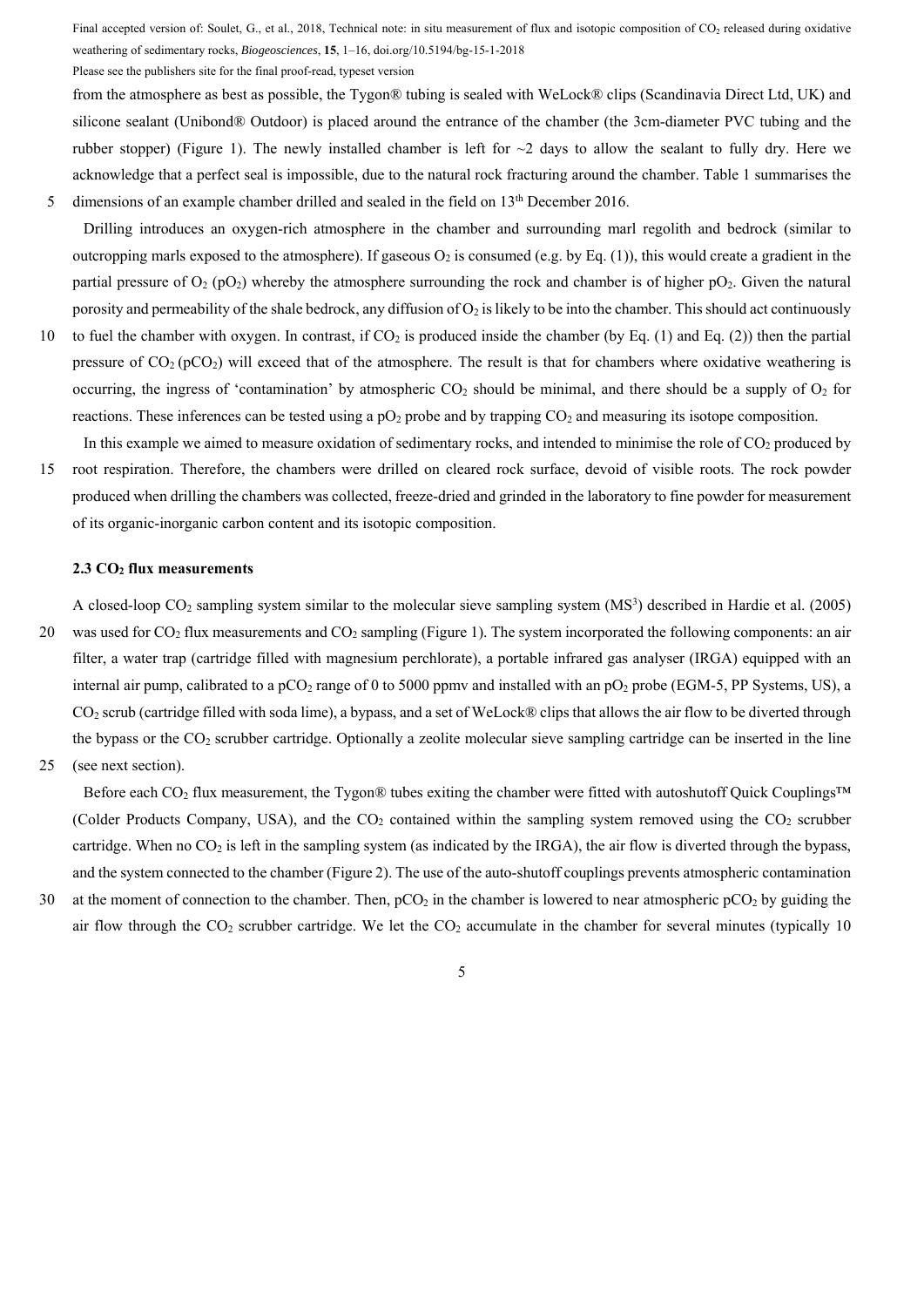Please see the publishers site for the final proof-read, typeset version

minutes) by guiding the air flow through the bypass (Figure 2). This operation can be repeated several times to provide multiple measurements of  $CO<sub>2</sub>$  flux over a period of hours (Figure 3). The  $CO<sub>2</sub>$  evolution in the chamber typically shows a curvature, the curve flattening with time and higher concentration (Figure 3). In order to calculate the CO<sub>2</sub> flux, we first convert the  $pCO<sub>2</sub>$ measurements into the mass of carbon contained in the chamber:

$$
5 \quad m = \frac{p \text{CO}_2}{10^6} \cdot V \cdot A \tag{4}
$$

where m is the mass of carbon in the chamber (in mgC),  $pCO_2$  the concentration of  $CO_2$  in the chamber in ppm (cm<sup>3</sup>.m<sup>-3</sup>), V is the total volume (cm<sup>3</sup>) i.e., the sum of the volume of the chamber ( $V_{Ch}$ ) and the volume of the CO<sub>2</sub> sampling system ( $V_L$ ) when air flows through the bypass. Factor A converts centimetres cubed of  $CO<sub>2</sub>$  into milligrams of carbon, depending on temperature and pressure following the ideal gas law:

$$
10 \quad A = \frac{P \cdot M_C}{R \cdot T} \cdot 10^{-3} \tag{5}
$$

where P is the pressure (Pa) as measured by the IRGA, M<sub>C</sub> is the molar mass of carbon (g.mol<sup>-1</sup>), R is the gas constant (m<sup>3</sup>.Pa.K<sup>-</sup>  $1 \mod 1$  and T the temperature (K) in the chamber. Then the rate (q in mgC.min<sup>-1</sup>) at which carbon accumulates in the chamber is calculated using an exponential model (described below; Pirk et al., 2016) and converted into a flux of carbon (Q in mgC.m- $^{2}$ .day<sup>-1</sup>) emitted to the atmosphere under the form of CO<sub>2</sub> using:

$$
15 \quad Q = 1440 \,\mathrm{q/S} \tag{6}
$$

where 1440 converts mgC.min<sup>-1</sup> into mgC.day<sup>-1</sup>, and S (m<sup>2</sup>) is the inner surface area of the chamber exchanging with the surrounding rock. To calculate the rate of accumulation of carbon (q) in the chamber we use the exponential model described by Pirk et al. (2016):

$$
\frac{dm(t)}{dt} = q - \lambda (m(t) - m_0) \tag{7}
$$

- 20 where  $\frac{dm(t)}{dt}$  is the carbon mass change in the chamber with time. Parameter m<sub>0</sub> is the mass of carbon in the chamber at the beginning of the CO<sub>2</sub> accumulation and that should be close to the mass of carbon in the chamber at atmospheric pCO<sub>2</sub>. The constant  $\lambda$  (in units of time<sup>-1</sup>, here in min<sup>-1</sup>) describes the sum of all processes which are proportional to the carbon mass difference  $\Delta m(t) = m(t) - m_0$  and is responsible for the curvature of the carbon mass accumulation evolution (Figure 3). The model does not a priori assume any process to be responsible for the curvature (Pirk et al., 2016). In the case of the measurement
- 25 of CO<sub>2</sub> flux in soils, the curvature ( $\lambda$ ) relates to leakages, diffusivity from soil CO<sub>2</sub> into the chamber headspace and

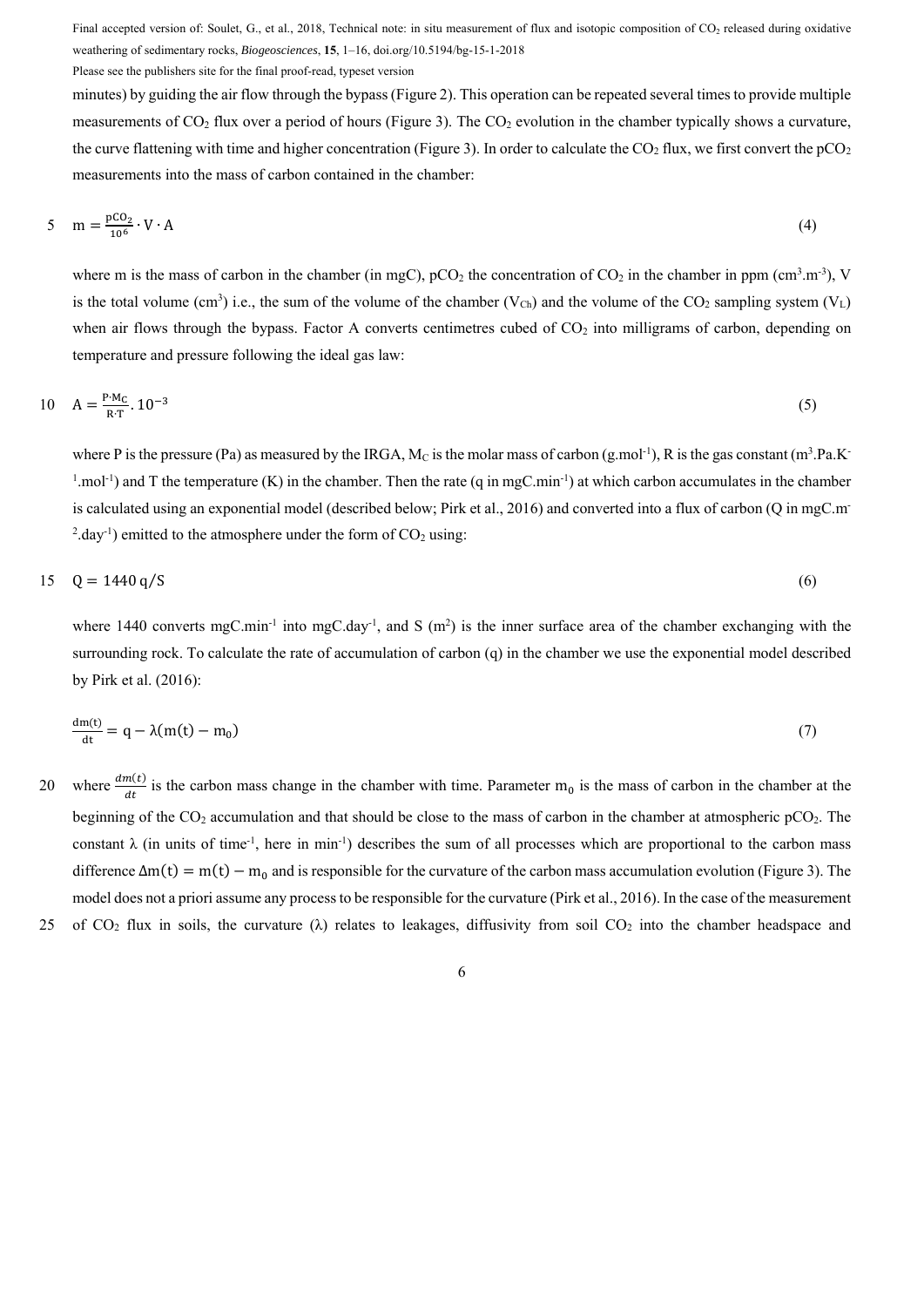Please see the publishers site for the final proof-read, typeset version

photosynthesis (Kutzbach et al., 2007). In the case of our chambers drilled in rock, since it is assumed that there is no possibility of photosynthesis, λ likely relates to the diffusivity of carbon from the rock to the chamber headspace and to the chamber leakiness. Equation Eq. (7) is solved by fitting the following function to the data (Figure 3B):

$$
m(t) = \frac{q}{\lambda} \left( 1 - \exp(-\lambda t) \right) + m_0 \tag{8}
$$

- 5 Several parameters lead to uncertainties in the flux calculations. They are all related to the conversion of  $pCO<sub>2</sub>$  to mass of carbon (Table 1): i) the volume of the chamber  $(V_{Ch})$ ; ii) the surface area of exchange with the surrounding rock (S); iii) the volume of the closed-loop system when air flows through the bypass ( $V_L$  was determined to be  $127.8 \pm 0.5$  cm<sup>3</sup> through an experiment of successive  $CO_2$  dilution in a known volume); and iv) the temperature in the chamber was assumed to range from 0 to 20ºC over the course of the experiment. We estimated the relative uncertainty on the measured flux using a Monte-Carlo
- 10 simulation of error propagation using the ranges listed above and in Table 1. The resulting relative uncertainty on the measured flux was estimated to be within  $\pm 2.5$  %. An additional relative uncertainty linked to the rate of CO<sub>2</sub> accumulation in the chamber (parameter q obtained through fitting the exponential model to the data) ranges between 0.5 to 1.0 %. Altogether, the final relative uncertainty determined with our Monte-Carlo simulation of error propagation was found to be within  $\pm$  3 %. In the case that the relative standard deviation on multiple flux measurements is higher than 3 %, we adopt the standard deviation
- 15 as the uncertainty.

#### **2.4 CO2 sampling and isotopic analysis**

CO<sub>2</sub> evading the rock accumulates in the chamber and can be sampled using a zeolite molecular sieve trap (Garnett et al., 2009; Garnett and Hardie, 2009; Hardie et al., 2005). Zeolites have a high affinity for polar molecules such as  $H_2O$  and  $CO<sub>2</sub>$ , and are widely used to separate  $CO<sub>2</sub>$  from air at ambient temperature and pressure. The gas trapped by the zeolite sieve can be

- 20 extracted in the laboratory at high temperature for  $CO<sub>2</sub>$  purification and isotope analysis (Garnett and Murray, 2013; Hardie et al., 2005). The type of zeolite (13X) and the design of the cartridge containing the zeolite, is described by Hardie et al. (2005) and Garnett et al. (2009). In our study the  $CO<sub>2</sub>$  was sampled 'actively' – i.e., using the  $CO<sub>2</sub>$  sampling system coupled to the pump incorporated in the IRGA to force the air through the zeolite molecular sieve cartridge (Figure 1) following Hardie et al. (2005). Two approaches can be used. The first involves connection of the line to the chamber for the duration of trapping,
- 25 which was used on  $27/03/2017$ . Each removal of  $CO<sub>2</sub>$  onto the trap can be controlled to return the chamber to ambient atmospheric pCO<sub>2</sub>, allowing for a subsequent measurement of CO<sub>2</sub> flux (Figure 3). The second approach allows pCO<sub>2</sub> to accumulate in the chamber, before attaching the scrubbed line and removing the CO<sub>2</sub>, which we tested on 30/03/2017. The benefit of the latter method is that it allows the gas line and IRGA to be used for other tasks while in the field, but may be more susceptible to atmospheric inputs during the connection of lines.

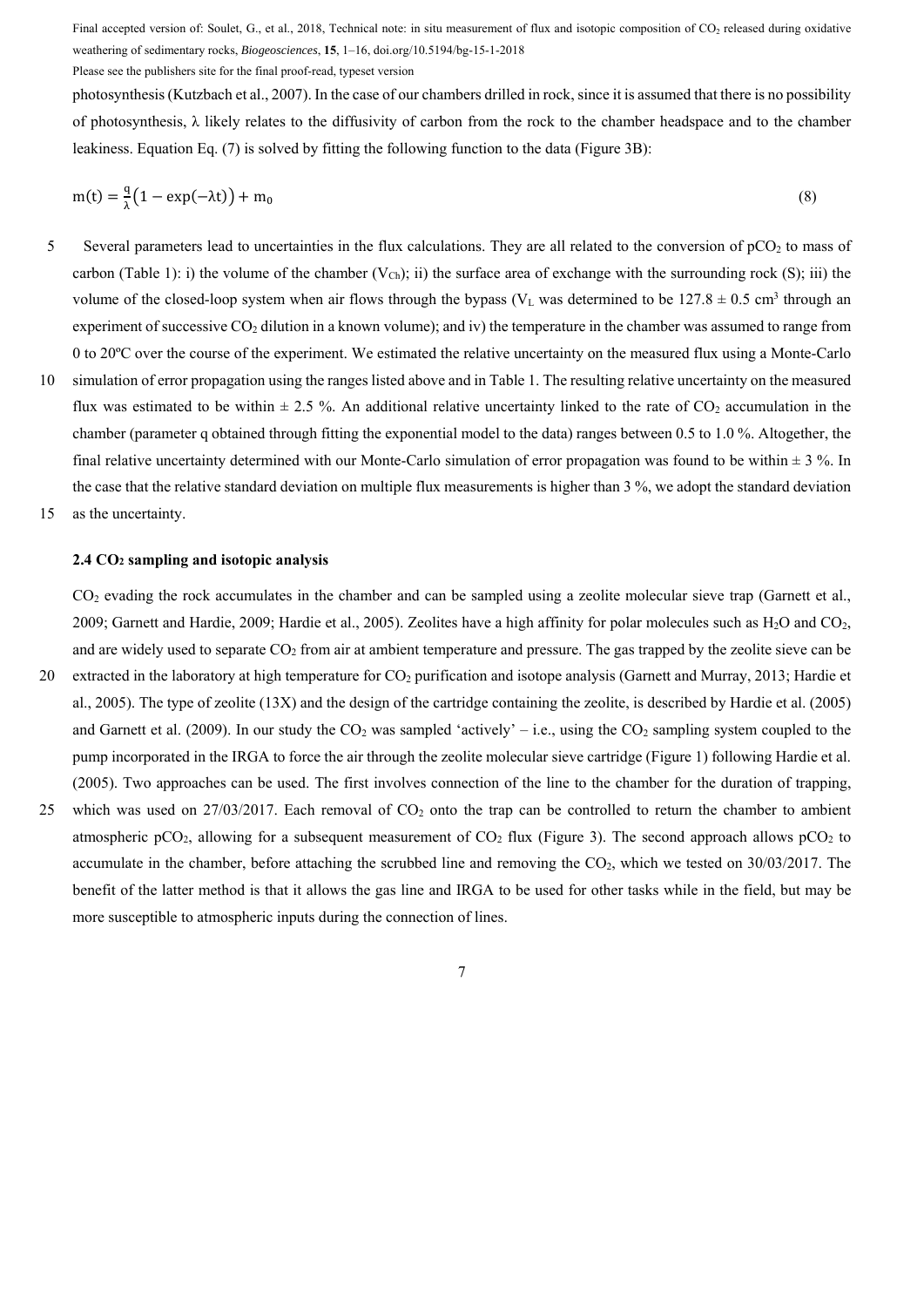Please see the publishers site for the final proof-read, typeset version

The  $CO<sub>2</sub>$  was also sampled 'passively', when the zeolite molecular sieve is connected to the chamber for several months following the procedure described in Garnett et al. (2009) (Figure 4). This approach has the benefit of providing an integrative view of CO2 production over longer periods of time. A passive trap was installed on the 15th December 2017 (2 days after the chamber was constructed) and removed on the 26th March 2017 (101 days after its installation) for chamber H6. Based on

- 5 previous work (Garnett et al., 2009; Garnett and Hardie, 2009; Garnett and Hartley, 2010), it is expected that the passive trap method can lead to a fractionation of the stable carbon isotope composition ( $\delta^{13}$ C) of 4.2  $\pm$  0.3 ‰ associated with the diffusion of  $CO<sub>2</sub>$  from the chamber to the zeolite trap. In addition, a sample of local atmospheric  $CO<sub>2</sub>$  was also collected by actively circulating the atmosphere sampled at  $\sim 3$ m elevation above the valley floor through a zeolite molecular sieve.
- After sample collection the zeolite molecular sieves were sealed with WeLock® clips on either end before being disconnected 10 from the sampling system (active or passive) and returned to the NERC Radiocarbon Facility (East Kilbride, UK) for  $CO<sub>2</sub>$ recovery. The CO2 collected was desorbed from the zeolite by heating (425ºC) and cryogenically purified (Garnett and Murray, 2013). One aliquot of the recovered  $CO<sub>2</sub>$  was used for stable carbon isotope composition ( $\delta^{13}C$ ) measurement using Isotope Ratio Mass Spectrometry (IRMS; Thermo Fisher Delta V; results expressed relative to the Vienna Pee Dee Belemnite (VPDB) standard). A further aliquot was converted to graphite and analysed for  ${}^{14}C/{}^{12}C$  ratio using accelerator mass spectrometry at
- 15 the Scottish Universities Environmental Research Centre (SUERC). Radiocarbon measurements were, following convention, corrected for isotopic fractionation using the measured sample IRMS  $\delta^{13}$ C values, and reported in the form of the fraction modern (Fm)  $[A_{SN}/A_{ON}$  in Stuiver and Polach (1977); corresponding to  $^{14}a_N$  in Mook and van der Plicht (1999), or  $F^{14}C$  in Reimer et al. (2004)] (Table 2).

#### **2.5 Partitioning the sources of CO2**

20 As the chamber was drilled away from the obvious influence of root respiration, the CO<sub>2</sub> emitted from the rock should originate from: i) the oxidation of the organic carbon contained within the rock mass following Eq. (1); and/or from ii) the dissolution of the carbonate minerals by sulphuric acid following Eq.  $(2)$ . Some of the CO<sub>2</sub> collected in active or passive zeolite molecular sieves might also originate from atmospheric  $CO<sub>2</sub>$ , i.e., the ambient air (see discussion below). To correct for possible atmospheric contamination, and partition the sources of CO2, we solve the following isotope-mass balance system:

$$
25\begin{cases}\nf_{\text{Atm}} + f_{\text{Rock 0C}} + f_{\text{Carb}} = 1 \\
f_{\text{Atm}} \cdot \delta^{13} C_{\text{Atm}} + f_{\text{Rock 0C}} \cdot \delta^{13} C_{\text{Rock 0C}} + f_{\text{Carb}} \cdot \delta^{13} C_{\text{Carb}} = \delta^{13} C_{\text{Chamber}} \\
f_{\text{Atm}} \cdot Fm_{\text{Atm}} + f_{\text{Rock 0C}} \cdot Fm_{\text{Rock 0C}} + f_{\text{Carb}} \cdot Fm_{\text{Carb}} = Fm_{\text{Chamber}}\n\end{cases}
$$
\n(9)

where,  $f_{Atm}$  is the mass fraction of CO<sub>2</sub> originating from the atmosphere,  $f_{Rock\,OC}$  is that originating from the oxidation of the rock-derived organic carbon and, f<sub>Carb</sub> is that originating from carbonate dissolution by sulphuric acid. Subscript "Chamber" stands for the CO<sub>2</sub> sampled from the chambers (i.e., trapped in the zeolite molecular sieves).  $\delta^{13}$ C and Fm stand for the stable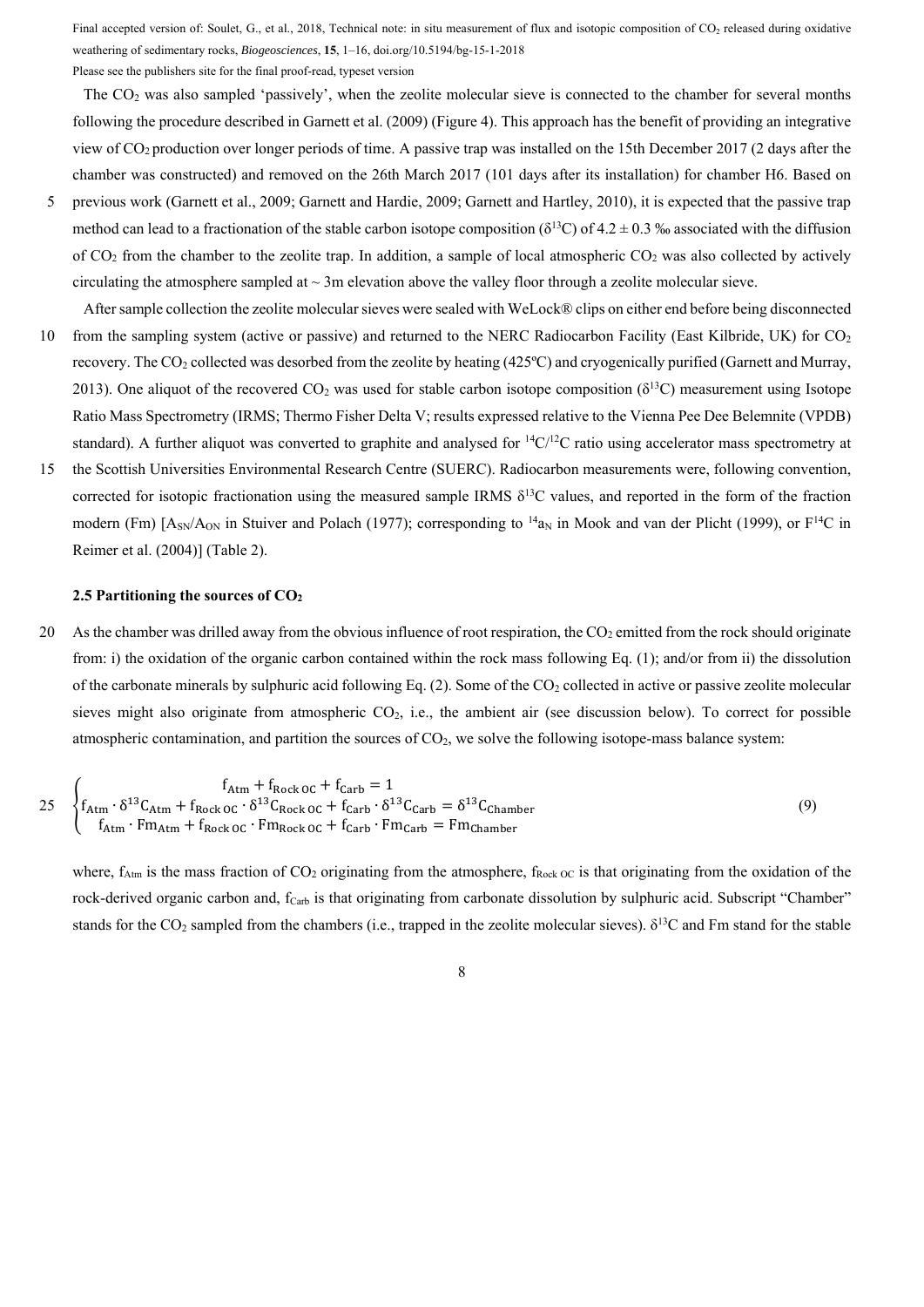Please see the publishers site for the final proof-read, typeset version

carbon isotope and radiocarbon compositions of the three possible sources of  $CO<sub>2</sub>$  listed above and of the  $CO<sub>2</sub>$  sampled in the chamber.

Table 3 shows the  $\delta^{13}C$  and Fm values of the three possible sources of  $CO_2$  involved in the isotope-mass balance. These values were measured in the laboratory. The  $\delta^{13}C_{Atm}$  and Fm<sub>Atm</sub> values were measured from the atmospheric CO<sub>2</sub> sample 5 actively trapped in a zeolite molecular sieve (see Sect. 2.4.). The stable carbon isotope composition of the rock-derived organic

- carbon ( $\delta^{13}C_{Rock OC}$ ) was obtained by IRMS after inorganic carbon removal from the rock powdered samples by HCl fumigation, followed by closed-tube combustion to produce CO<sub>2</sub>. The stable carbon isotope composition of the carbonates  $(\delta^{13}C_{\text{carb}})$  was obtained after dissolution of the carbonates of the rock powdered samples by phosphoric acid in vacuumed vessels following standard procedures at NERC Radiocarbon Facility. Since the rock-derived organic carbon and carbonates
- 10 were formed millions of years ago they do not contain radiocarbon any longer, and their fraction modern ( $Fm_{Rock,OC}$  and  $Fm_{Carb}$ ) levels should be close to the AMS background as confirmed by our measurements (Table 3). Consequently, when solving the isotope-mass balance,  $Fm_{Rock\,OC}$  and  $Fm_{Carb}$  were set to 0.

#### **3 Results and Discussion**

Here we present the results (Table 2, 3, 4 and Figures 2 and 3) obtained from a natural weathering chamber (H6) drilled in a 15 rock face at 2 meters elevation above the Laval stream (Figure 1) in December 2016. Our aim is to assess the feasibility of the method, in terms of: i) measuring the fluxes of  $CO<sub>2</sub>$ ; ii) collecting sufficient mass of  $CO<sub>2</sub>$  for isotope analysis (to partition between organic and inorganic derived  $CO<sub>2</sub>$ ); and iii) checking the role of atmospheric  $CO<sub>2</sub>$  contamination for both the active and passive CO<sub>2</sub> sampling methods. We discuss the results from chamber H6 in the context of using this method more widely to better quantify rates of oxidative weathering and associated  $CO<sub>2</sub>$  release.

#### 20 **3.1 Flux measurements**

Three months after the installation of the chamber H6, CO<sub>2</sub> fluxes were measured alongside a series of zeolite-trapping events on 27/03/2017 (Figure 3). If the chamber was perfectly isolated from the atmosphere, then we might expect the rate of carbon accumulation  $\left(\frac{dm(t)}{dt}\right)$  to be constant, while it decreases with time. As expected, this indicates that the chamber is not perfectly sealed. This has some important implications. First, the leak rate depends on the  $pCO<sub>2</sub>$  gradient between the chamber and the 25 atmosphere. Since this gradient is positive in the chamber (Figure 2) ( $pCO<sub>2</sub>$ <sub>chamber</sub> >  $pCO<sub>2</sub>$ <sub>atmosphere</sub>), then CO<sub>2</sub> likely diffuses from the chamber to the atmosphere. This has the advantage that it naturally minimizes any atmospheric  $CO<sub>2</sub>$ contamination. Conversely, since the  $CO_2$  production is linked to the consumption of  $O_2$ , then the  $O_2$  gradient is expected to be negative ( $pO<sub>2</sub>$ <sub>chamber</sub>  $< pO<sub>2</sub>$ <sub>atmosphere</sub>), and thus atmospheric  $O<sub>2</sub>$  naturally diffuses inside the chamber. This means that the chamber can be closed for months and still contain gaseous  $O_2$ . Our measurements of  $O_2$  using the EGM-5  $O_2$  probe suggest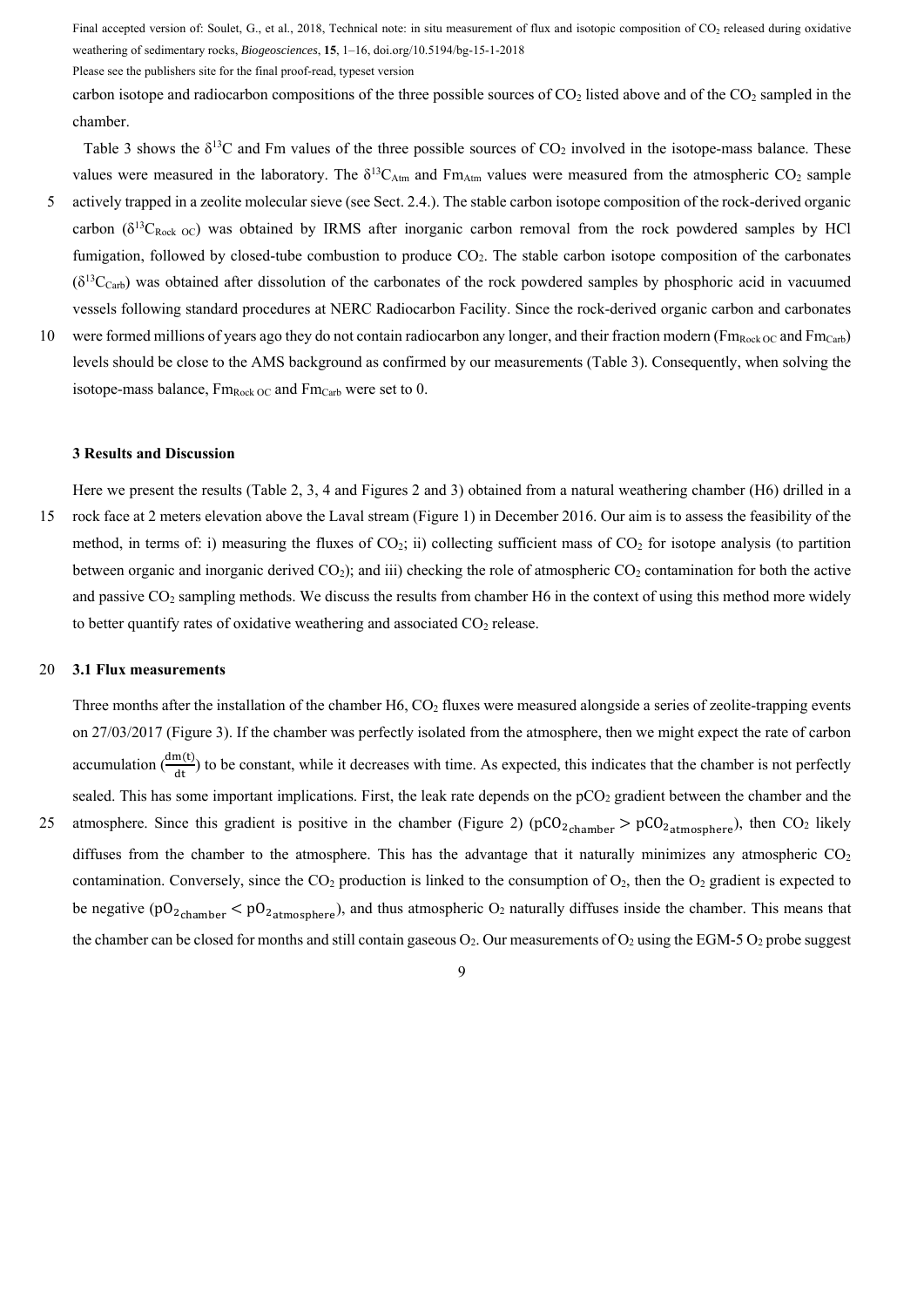Please see the publishers site for the final proof-read, typeset version

that the chamber had a similar  $pO_2$  as that contained in the ambient atmosphere of the catchment (the chamber value was 96 to 99% of the atmosphere  $pO<sub>2</sub>$ ).

The fluxes of CO<sub>2</sub> measured in this chamber on 27/03/2017 decreased from  $1384 \pm 42$  mgC.m<sup>-2</sup>.day<sup>-1</sup> to  $684 \pm 21$  mgC.m<sup>-</sup> <sup>2</sup>.day<sup>-1</sup> with the number of times we extracted the  $CO_2$  from the chamber (Figure 3). The flux becomes approximately constant

5 after three CO<sub>2</sub> extractions during zeolite trapping, with an average of 705  $\pm$  15 mgC.m<sup>-2</sup>.day<sup>-1</sup> (1sd, n=4) for the last 4 flux measurements that are indistinguishable from each other within  $2\sigma$  (Figure 3). This observation might be explained by the fact that over time (days to months),  $CO<sub>2</sub>$  accumulates not only in the chamber, but also in the regolith/rock connected pores surrounding the chamber in the lower compact regolith (Maquaire et al., 2002). Weathering reactions are likely to occur not only at the chamber-rock interface, but also into the rock mass over several centimetres as the weathered regolith extends to 10 depths of up to 20 cm (Maquaire et al., 2002; Mathys and Klotz, 2008; Oostwoud Wijdenes and Ergenzinger, 1998).

When  $CO<sub>2</sub>$  is first extracted from the chamber, the  $CO<sub>2</sub>$  stored in the surrounding pores quickly refills the chamber. It appears that after three extractions this  $CO<sub>2</sub>$  is depleted, meaning that the more constant values correspond to the actual flux of  $CO<sub>2</sub>$ through the surface area of the chamber. We would therefore recommend that flux measurements are made on such a chamber following  $\sim$ 3 to 4 removals of CO<sub>2</sub>, or adapted to less or more removals based on the results obtained after a series of flux

15 measurements.

It has to be noted that the mass of carbon  $(m<sub>C</sub>)$  recovered on the zeolite molecular sieve during the period of passive trapping (Δt) cannot be directly and simply used to inform the flux of carbon through the chamber. This is because the rate of carbon trapping (m<sub>C</sub>/ $\Delta t$ ) follows the first Fick's law (Bertoni et al., 2004) and hence depends on the partial pressure of CO<sub>2</sub> in the chamber rather than on the flux itself. It is thus not trivial to assess the flux from the rate of carbon passive trapping  $(m<sub>C</sub>/\Delta t)$ 

20 as the flux itself may change through time. Similar reasons prevented the direct use of the amount of passively trapped  $CO<sub>2</sub>$  to estimate flux rates in previous studies (Hartley et al., 2013). Nevertheless, the rate at which  $CO<sub>2</sub>$  is trapped on the zeolite molecular sieve (m<sub>C</sub>/  $\Delta t$ ) is still qualitatively informative about CO<sub>2</sub> flux when compared to other sampling periods when CO<sub>2</sub> is passively trapped (see the Appendix for further information).

#### 25 **3.2 Isotope measurements and isotopic fractionation**

## **3.2.1 Active sampling method**

The atmospheric CO<sub>2</sub> was sampled on 27/03/2017, yielding a  $\delta^{13}$ C of -9.6‰ and a <sup>14</sup>C activity of Fm=1.0065±0.0044. From chamber H6, we sampled CO<sub>2</sub> twice actively on 27/03/2017 (by in line trapping, Figure 3) and on 29/03/2017 (by repeated trapping over the course of a day) both yielding ~2.1 mgC. The <sup>14</sup>C activities (Fm of 0.0597 $\pm$ 0.0047 and 0.0562 $\pm$ 0.0047, 30 respectively) were identical within measurement uncertainty. Because the CO<sub>2</sub> originating from rock-derived organic matter

10

and carbonate minerals is  $14C$ -dead', as confirmed by  $14C$  measurements of the organic carbon and carbonate of the rock from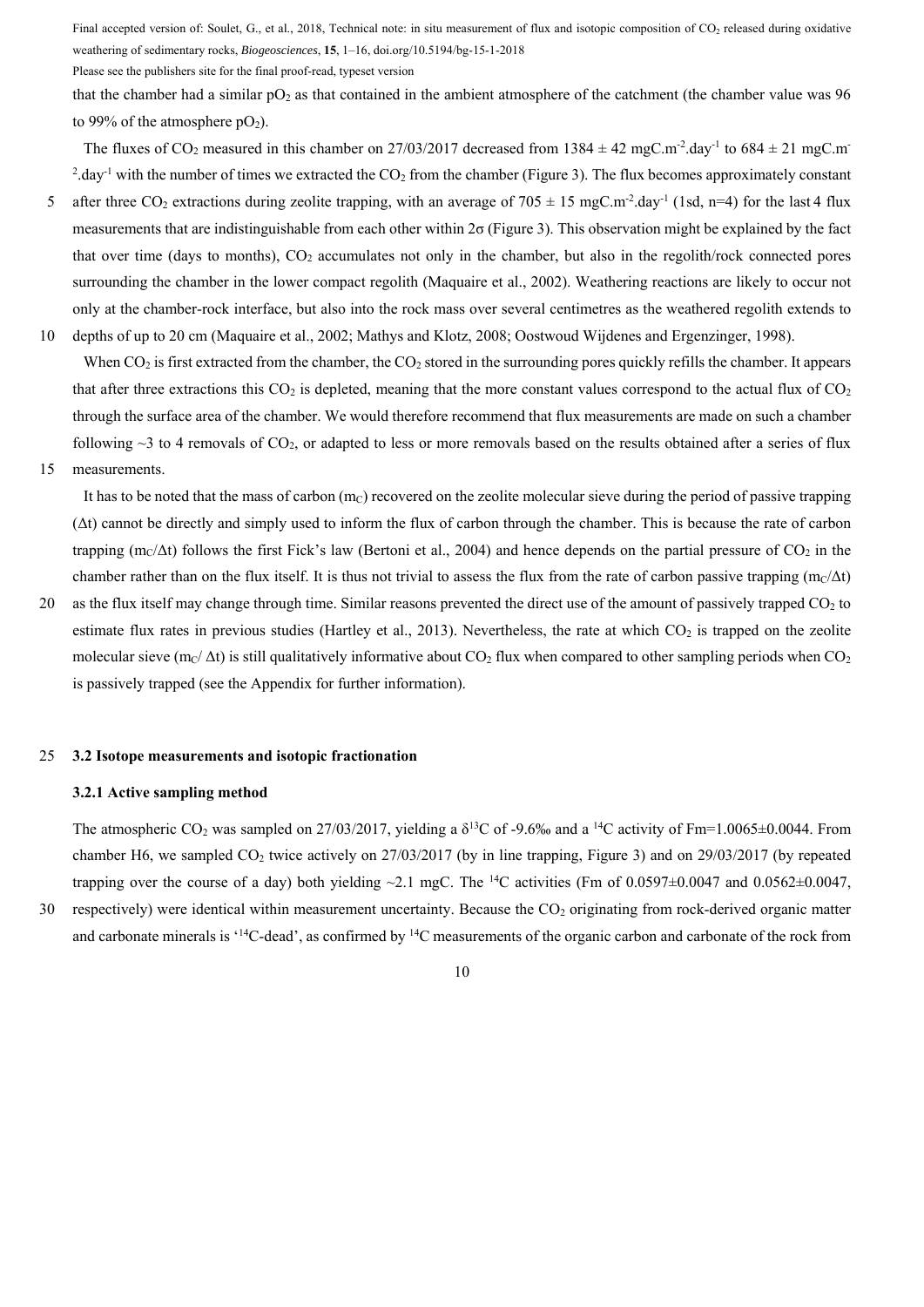Please see the publishers site for the final proof-read, typeset version

the studied chamber (Table 3), the atmospheric CO<sub>2</sub> input ( $f_{Atm}$ ) can be calculated as  $f_{Atm} = Fm_{Chamber}/Fm_{Atm}$ . The Fm from both samples shows that only  $\sim$ 5.5% to 6% of the CO<sub>2</sub> trapped was of atmospheric origin and that the two active trapping methods produce comparable results. The  $\delta^{13}C$  compositions (-7.4‰ and -6.1‰, respectively) were within the range expected for a mixture of organic and inorganic carbon derived  $CO<sub>2</sub>$ , but differed by  $\sim$  1 ‰ for these two traps (Table 2).

- It has been shown that actively trapping of CO<sub>2</sub> from headspace chambers does not induce any  $\delta^{13}C$  fractionation because of near complete recovery of the  $CO_2$  present in the chamber (Hardie et al., 2005). Thus the difference in the  $\delta^{13}C$  composition between our two actively trapped CO<sub>2</sub> samples may reflect different relative rates of carbonate dissolution by sulfuric acid versus organic matter oxidation over a daily timescale. Such changes in the  $\delta^{13}$ C composition of the CO<sub>2</sub> sampled from fieldbased chambers on soils or streams have already been observed and may stem from natural environmental changes over the
- 10 course of the experiments (Garnett and Hartley, 2010; Garnett et al., 2016). We cannot exclude that some diffusive processes (Davidson, 1995) within the rocks surrounding the drilled chambers or some leakage around the chamber entrance may have induced the observed 1‰ difference between our two actively trapped CO<sub>2</sub> samples. However, these samples were collected from the exact same chamber that is likely characterized by the same diffusive processes and leakage over days. If so, the observed 1‰ is likely due to natural environmental changes in the  $CO<sub>2</sub>$  production rather than due to diffusive processes or
- 15 major leaks.

## **3.2.2 Passive sampling method**

From chamber H6, the CO<sub>2</sub> sample passively trapped for 101 days from mid-December 2016 to late March 2017 yielded ~11.4 mgC. The sieve cartridges have been shown to reliably trap >100 ml CO<sub>2</sub> (Garnett et al., 2009; i.e. > ~50 mgC), so the 11.4 mgC from H6 represents less than a quarter of the sieve capacity, suggesting that passive sieves can be left for at least  $\sim$ 6

- 20 months without becoming saturated with CO<sub>2</sub> at this field site (in reality, saturation by water vapour may be more likely to be a limiting factor). The Fm was  $0.0495\pm0.0047$ , which is very similar to the active trapping results, with only  $\sim$ 5% atmospheric CO2 contamination. This is perhaps surprising since the trap was left exposed in the natural environment for three months. However, it results from the high  $pCO<sub>2</sub>$  present in the chamber throughout the time period, driving a net diffusive transfer of  $CO<sub>2</sub>$  from chamber to the zeolite sieve. It suggests the components used to make the chamber and its linkages are not susceptible
- 25 to major leaks.

The  $\delta^{13}$ C composition of the passively trapped CO<sub>2</sub> was -9.4‰ and has to be corrected for a fractionation factor of 4.2  $\pm$  0.3 ‰ associated with the passive trapping method (Garnett and Hardie, 2009; Garnett and Hartley, 2010) to provide the actual average  $\delta^{13}$ C composition of the CO<sub>2</sub> during the duration of the experiment (here  $\sim$ 3 months). This fractionation is due to the diffusive transport of CO<sub>2</sub> through air from the chamber to the zeolite molecular sieve (Davidson, 1995). The  $\delta^{13}$ C composition

30 of the passively trapped CO<sub>2</sub> sample displays a 2.0‰ and 3.3‰ depletion when compared to the  $\delta^{13}$ C values obtained with the actively trapped  $CO<sub>2</sub>$  samples. This suggests that fractionation during passive trapping actually occurred, in agreement with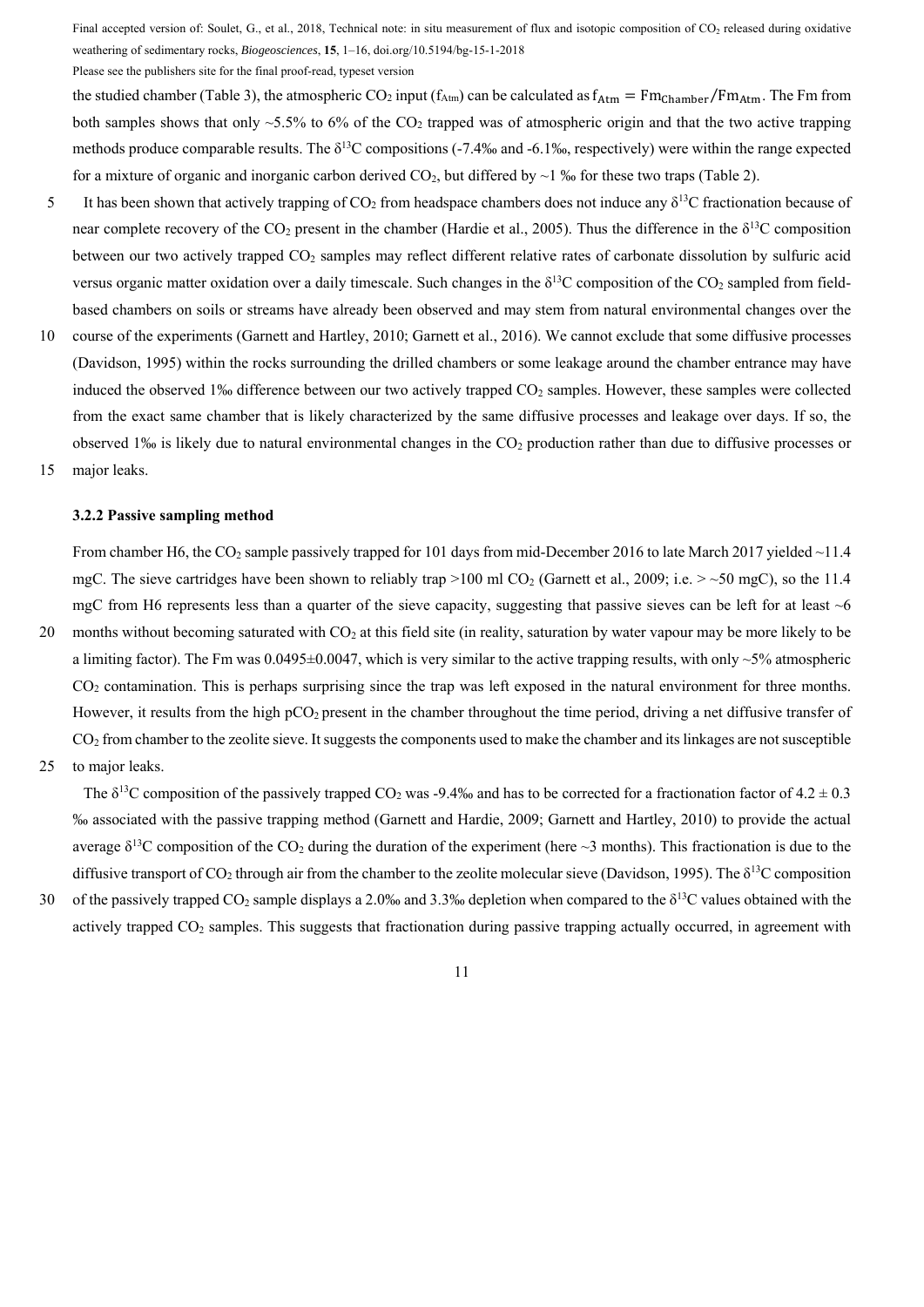Please see the publishers site for the final proof-read, typeset version

earlier studies (Garnett et al., 2009; Garnett and Hardie, 2009; Garnett and Hartley, 2010). However, the δ<sup>13</sup>C difference between actively and passively trapped CO2 samples is less than the expected 4.2‰ value. It has to be noted that the passive sampling method averages  $\sim$ 3 months of CO<sub>2</sub>  $\delta^{13}$ C composition in the chamber, while the active sampling method averages only a few hours. Thus, the apparent "mismatch" may be due to naturally changing  $CO<sub>2</sub> \delta<sup>13</sup>C$  composition over time scales

5 shorter than  $\sim$ 3 months and likely of the order of hours to days. This shows that both active and passive methods are complementary methods making us able to explore different timescales of sedimentary rock weathering.

#### **3.2.3 The source of the CO2: rock-derived organic carbon oxidation vs. carbonate dissolution by sulphuric acid**

We solved the isotope-mass balance Eq. (9) for the actively trapped  $CO_2$  samples from  $27/03/2017$  and  $30/03/2017$ , and for the passively trapped CO<sub>2</sub> sample (Table 4). The  $\delta^{13}$ C of the passively trapped CO<sub>2</sub> was corrected using the published 4.2 ±

- 0.3 ‰ fractionation factor (Garnett and Hardie, 2009; Garnett and hartley, 2010) prior to calculations, and the <sup>14</sup>C activity of both the rock-derived organic carbon and carbonate end-member were set to 0, as their measured Fm were close to instrumental background (Table 3). We found very similar results for the three trapped  $CO_2$  samples, yielding 5% to 6% of  $CO_2$  from atmospheric contamination, 71% to 79% of  $CO<sub>2</sub>$  from the dissolution of the carbonates by sulphuric acid and 16% to 23% of CO2 from the oxidation of rock-derived organic matter (details in Table 4).
- 15 The proportion of the CO<sub>2</sub> derived from the oxidation of rock organic carbon ( $f_{Rock\,OC}$ ) and that derived from the dissolution of carbonate by sulfuric acid ( $f_{\text{Carb}}$ ) are corrected for the contamination of atmospheric  $CO_2$  before the partitioning of the measured CO<sub>2</sub> flux. Corrected proportions (f<sub>x</sub><sup>\*</sup>, where subscript "x" is "Rock OC", or "Carb") are calculated based on the proportions  $(f_{\rm v})$  found after solving the isotope-mass balance as follows:

$$
\mathbf{f}_{\mathbf{x}}^* = \mathbf{f}_{\mathbf{x}} / (1 - \mathbf{f}_{\mathbf{Atm}}) \tag{10}
$$

- 20 This shows 17% to 24% from rock-derived organic carbon and 76% to 83% from carbonate dissolution (Table 4). Therefore, for chamber H6 on 27/03/2017 for which we simultaneously measured the bulk  $CO_2$  flux (705  $\pm$  21 mgC.m<sup>-2</sup>.day<sup>-1</sup>), these proportions equate to a flux of  $171 \pm 5$  mgC.m<sup>-2</sup>.day<sup>-1</sup> derived from the natural oxidation of rock organic matter, and a flux of  $534 \pm 16$  mgC.m<sup>-2</sup>.day<sup>-1</sup> derived from the dissolution of carbonates by sulphuric acid (Table 4).
- At the scale of chamber H6, these flux measurements imply that over a year ~109 grams of rock would be weathered by 25 sulphuric acid to produce the carbonate-derived CO2 flux (i.e., 7.1 gC produced in one year from a rock with 6.52 w% of inorganic carbon). In contrast, ~2080 grams of sedimentary rock would need to have been oxidized to produce the rock-organic carbon  $CO_2$  flux (i.e., 2.3 gC produced in one year from a rock with 0.11 w% of organic carbon). The dissolution of carbonate depends on the oxidation of sulphides, and may therefore only occur locally where sulphides are concentrated. Based on these first measurements from one chamber, the oxidation of organic carbon appears to occur more homogeneously in the rock mass.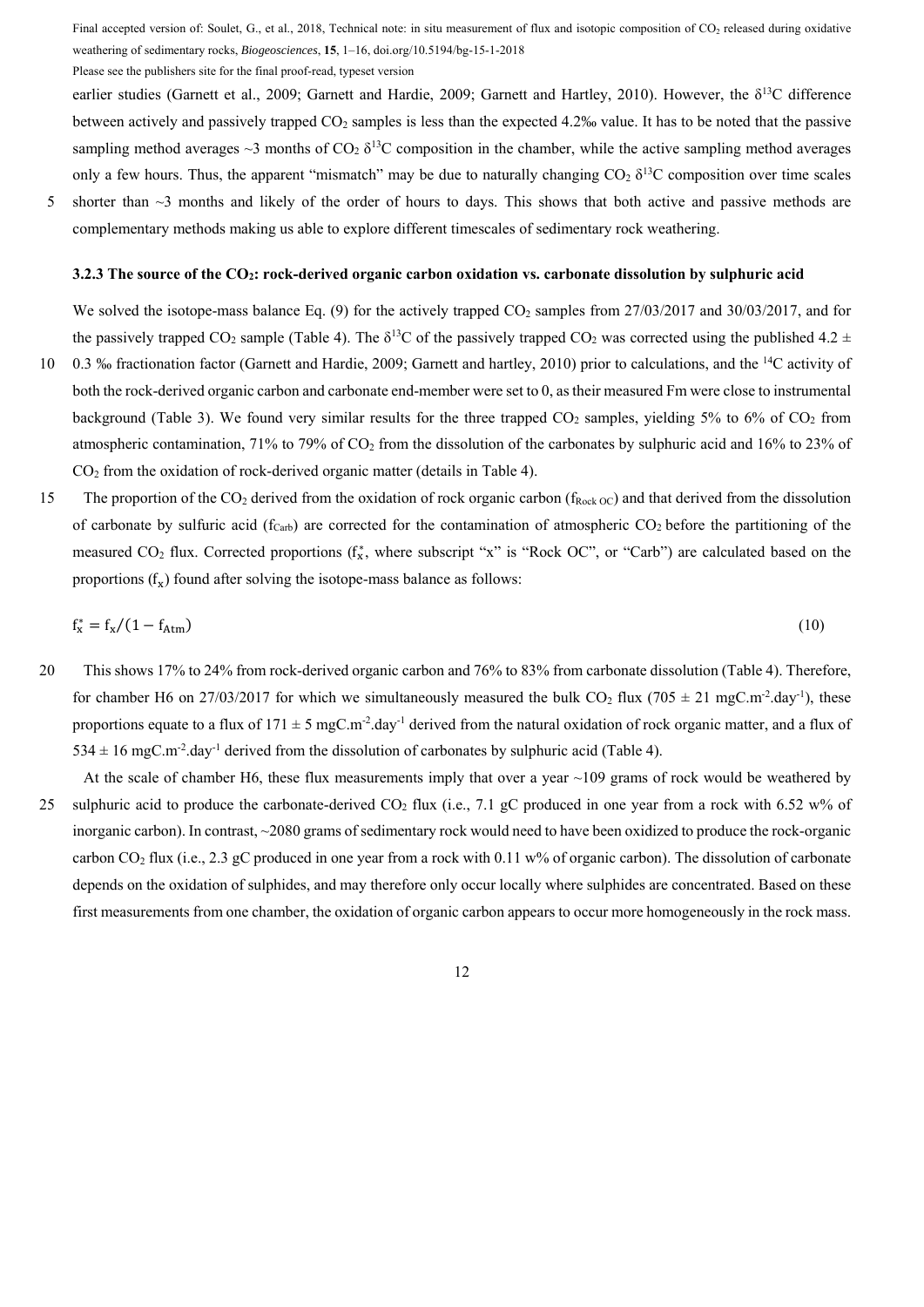Please see the publishers site for the final proof-read, typeset version

#### **3.3 First order comparison with other methods estimating CO2 fluxes**

To our knowledge, we report here the first attempt to directly measure the  $CO<sub>2</sub>$  flux emitted during weathering of sedimentary rocks, and trap this CO2 to partition its sources using stable carbon isotopes and radiocarbon. We acknowledge that our chamber method has not been replicated, representing a limitation to our study. Nevertheless, our study is a field-based experiment,

- 5 where many environmental parameters (e.g., temperature, precipitation, water content in the unsaturated zone...) will have an impact on the weathering and erosion of the studied marls. Hence we expect that the  $CO<sub>2</sub>$  flux we measured in March 2017 and its isotopic composition will be different from measurements carried out at another times of the year. Similarly, due to the marl geochemical heterogeneities (e.g., inorganic and organic carbon contents, as well as content in sulphide mineral), the  $CO<sub>2</sub>$ flux and its isotopes could be expected to vary from one chamber to another. It is thus impossible to replicate the exact same
- 10 results we present here. We propose that future work should aim to monitor numerous chambers over seasonal changes in environmental conditions.

 While wary of these caveats, in the following sections we compare our results with other methods, to test the order of magnitudes of the CO2 flux we obtained using our cylindrical chambers against previously published estimates from other regions of the world. While this exercise is challenging due to major differences in the way the  $CO<sub>2</sub>$  fluxes were estimated and

15 in the surface area and time scales (local estimates at a fixed time vs. regional estimates averaged over months/years), it is informative to assess the reliability of our method.

#### **3.3.1 Rock-derived organic carbon oxidation**

The flux of  $CO<sub>2</sub>$  originating from the oxidation of rock-derived organic carbon is difficult to assess. To our knowledge, there has only been one direct estimate of 0.5 gC.m<sup>-2</sup>.yr<sup>-1</sup> using modelling of vadose  $CO_2$  and its isotopes in Saskatchewan (Canada) 20 (Keller and Bacon, 1998). This is 120 times lower than our estimate in the chamber H6 of the Laval catchment (i.e.,  $171 \pm 5$ ) mgC.m<sup>-2</sup>.day<sup>-1</sup> scaled to a year, giving  $62 \pm 2$  gC.m<sup>-2</sup>.yr<sup>-1</sup>). This might be explained by the much lower erosion rates of the

Canadian site, with deep soils and stable geomorphology, compared to the Laval catchment where erosion continuously exposes rocks to oxidative weathering (Graz et al., 2012).

CO2 fluxes derived from the oxidation of rock organic carbon have been indirectly estimated using geochemical proxies,

- 25 such as dissolved rhenium fluxes in rivers (Dalai et al., 2002; Hilton et al., 2014; Horan et al., 2017). Our direct measurements obtained from a single chamber (H6)  $(62 \pm 2 \text{ gC.m}^2 \text{ yr}^1)$  are of the same order of magnitude as that calculated in highly erosive Taiwanese catchments using dissolved rhenium yields and the loss of rock organic carbon from soils (5 to 35 gC.m<sup>-2</sup>.yr<sup>-1</sup>) (Hilton et al., 2014; Hemingway et al., 2018). It is clearly too early to directly relate these fluxes. It is likely that individual chambers have different CO2 fluxes (possibly depending on heterogeneities in the rock physical and geochemical properties,
- 30 temperature, water supply to the unsaturated zone), and that  $CO<sub>2</sub>$  fluxes from a single chamber may vary throughout the year. Nevertheless, our proof of concept study suggests that direct measurements are consistent with proxy-based methods. The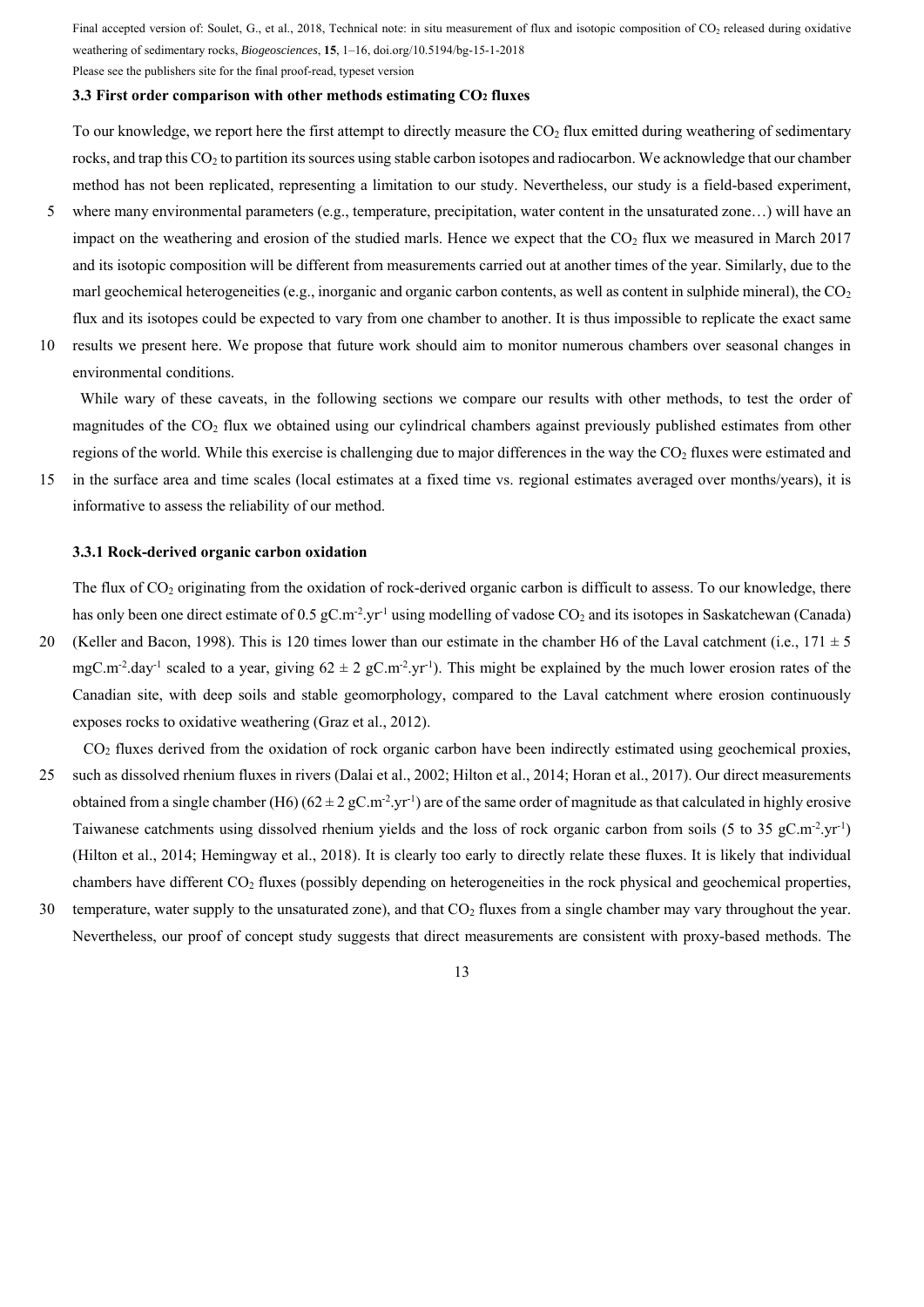Please see the publishers site for the final proof-read, typeset version

spatial variability in oxidation rates and its variability throughout the year are important questions which can be tested with the chamber method we describe here.

#### **3.3.2 Carbonate dissolution by sulphuric acid**

- Inorganic carbon was the main source of the CO<sub>2</sub> flux measured during our experiment (i.e.,  $534 \pm 16$  mgC.m<sup>-2</sup>.day<sup>-1</sup> scaled to 5 a year, giving  $195 \pm 6$  gC.m<sup>-2</sup>.yr<sup>-1</sup>). The dissolution of carbonate minerals by sulphuric acid (i.e., by oxidized sulphide minerals) is the simplest explanation (Calmels et al., 2007). An implication of this result is that in the Laval catchment, carbonates are weathered preferentially according to Eq.  $(2)$ , i.e., releasing  $CO<sub>2</sub>$  to the atmosphere at the weathering site. This statement is supported by the average anion concentrations in the Laval stream in 2002 (Cras et al., 2007) that gives a low bicarbonate-tosulphate ratio (HCO $_3^7$ /SO $_4^2$ -ratio of ~0.35). At first order (i.e., assuming that sulphate is exclusively derived from oxidized
- 10 sulphides), this observation supports the fact that carbonate weathering preferentially produces gaseous  $CO<sub>2</sub>$  (Eq. (2), i.e.,  $HCO_3^-/SO_4^2$  ratio equal to 0) instead of dissolved inorganic carbon (Eq. (3), i.e,  $HCO_3^-/SO_4^2$  ratio equal to 2) at the weathering site. Because carbonate minerals are highly reactive, this means that the sulphuric acid weathering of carbonate minerals could produce a local CO<sub>2</sub> flux which starts to approach the rates of respiration in modern soils (e.g., Pirk et al. 2016).

The published river ion data can be used to estimate the weathering of carbonate minerals by sulphuric acid. From the average 15  $Ca^{2+}$  and  $SO_4^{2-}$  concentrations measured in 2002 and the average runoff (Cras et al., 2007), assuming that the weathering of carbonates produced only gaseous CO<sub>2</sub>, we estimate a flux of CO<sub>2</sub> to the atmosphere of 19 to 37 gC.m<sup>-2</sup>.yr<sup>-1</sup>. These values could be refined by measurement of sulphur and oxygen isotopes of  $SO_4^{2-}$  to partition sulphate source (Calmels et al., 2007). The river ion flux estimate is much lower than our direct measurement. This is likely due to the fact that we compare here an isolated (metre-scale) measurement to a catchment-scale average estimate which takes into account regions that have lower

20 erosion and weathering rates. A complementary explanation would be that the flux of CO<sub>2</sub> emitted during weathering may change seasonally as a response to changes in temperature and water content in the unsaturated zone. Thus the flux we measured directly would be lower if averaged over the course of a year, hence including winter months with expected lower fluxes. This necessitates monitoring over months.

Our local direct measurement is higher than the annual flux estimate obtained for a similar highly erosive catchment in

- 25 Taiwan (Liwu River) using dissolved river chemistry of  $\sim$ 20 gC.m<sup>-2</sup>.yr<sup>-1</sup> (Calmels et al., 2011; Das et al., 2012; Torres et al., 2014). These values are much higher than that of less erosive major river systems like the Mackenzie River in Canada (Calmels et al., 2007; Torres et al., 2014) (<1 gC.m<sup>-2</sup>.yr<sup>-1</sup>) or the Ganges-Brahmaputra river system in India (<1 gC.m<sup>-2</sup>.yr<sup>-1</sup>) (Galy and France-Lanord, 1999; Torres et al., 2014), and supports an important control of physical erosion in the weathering of carbonates via oxidative weathering of sulphides. Our chamber-based method provides a new way to quantify this process in the field,
- 30 and assess the spatial and temporal variability in CO2 production by this weathering process.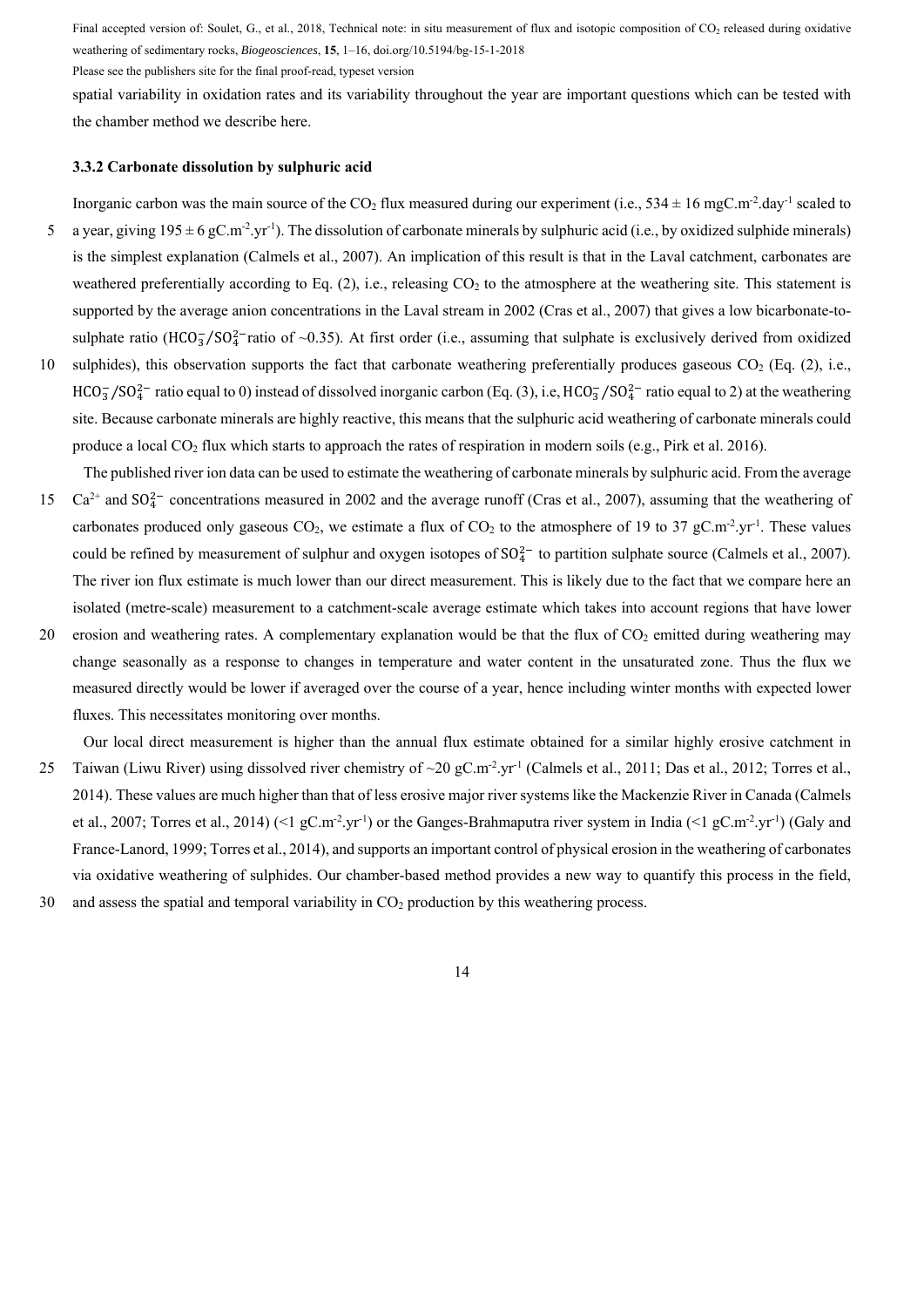Please see the publishers site for the final proof-read, typeset version

## **4 Conclusions**

Here, we present a reliable, innovative and relatively inexpensive way to measure the flux of  $CO<sub>2</sub>$  produced during the oxidative weathering of sedimentary rocks. The ability to trap the  $CO<sub>2</sub>$  using active or passive zeolite molecular sieves is essential, since its carbon isotopic composition (<sup>12</sup>C, <sup>13</sup>C, <sup>14</sup>C) is mandatory to assess for atmospheric CO<sub>2</sub> inputs, before partitioning the CO<sub>2</sub>

- 5 flux between that from oxidation of rock-derived organic carbon and carbonate dissolution by sulphuric acid. The passive method to trap the CO2, i.e., leaving zeolite molecular sieve connected to a chamber for days to months, is useful to provide a time integrative sample of CO2 produced during weathering. This paper is a proof of concept of the oxidative weathering of rocks: i) rock-derived organic carbon is oxidized and  $CO<sub>2</sub>$  is released directly to the atmosphere and its flux can be large enough to be directly measurable; ii) the oxidation of sulphides contained in the rocks produces sulphuric acid and dissolves
- 10 carbonates and in the Laval catchment this phenomenon releases CO<sub>2</sub> directly to the atmosphere and its flux can be locally large.

#### **Data availability**

Raw data and flux resulting from exponential fitting of data are available in the supplementary material.

## **Appendix**

- 15 Here we explain how the mass of  $CO<sub>2</sub>$  accumulated on the passive traps over several months may be compared to short-term flux measurements made during the active trapping method. Passive sampling is a practical application of Fick's first law (Bertoni et al., 2004). In our case it is related to the diffusion (D) of  $CO<sub>2</sub>$  molecules in air caused by the gradient of  $CO<sub>2</sub>$  partial pressure between that of the chamber ( $pCO<sub>2,Ch</sub>$ ) and that of the zeolite trap ( $pCO<sub>2,zeolite</sub>$ ). This diffusion is defined for a length of time  $(\Delta t)$  and is limited to the internal side of the tube linking the chamber to the zeolite trap, i.e. the diffusion path
- 20 characterized by the tube length (L) and tube section area (a). It results in the trapping of a certain mass of carbon (m<sub>C</sub>) in the zeolite trap. In this case, first Fick's law may be written as follows:

$$
pCO_{2,Ch} - pCO_{2,zeolite} = \frac{m_C L}{\Delta t} \frac{RT}{aD P M_C} 10^6
$$
 (A-1)

R is the gas constant, T is temperature, P is pressure and  $M_C$  is the molar mass of carbon. Factor  $10^6\times RT/PM_C$  converts grams of carbon to cm<sup>3</sup> of CO<sub>2</sub>, and pCO<sub>2</sub> is here in ppm (cm<sup>3</sup>/m<sup>3</sup>). Note that the pCO<sub>2,zeolite</sub> in the zeolite trap is equal to 0 ppm, since 25 the zeolite is the  $CO<sub>2</sub>$  absorber. The equation thus reduces to:

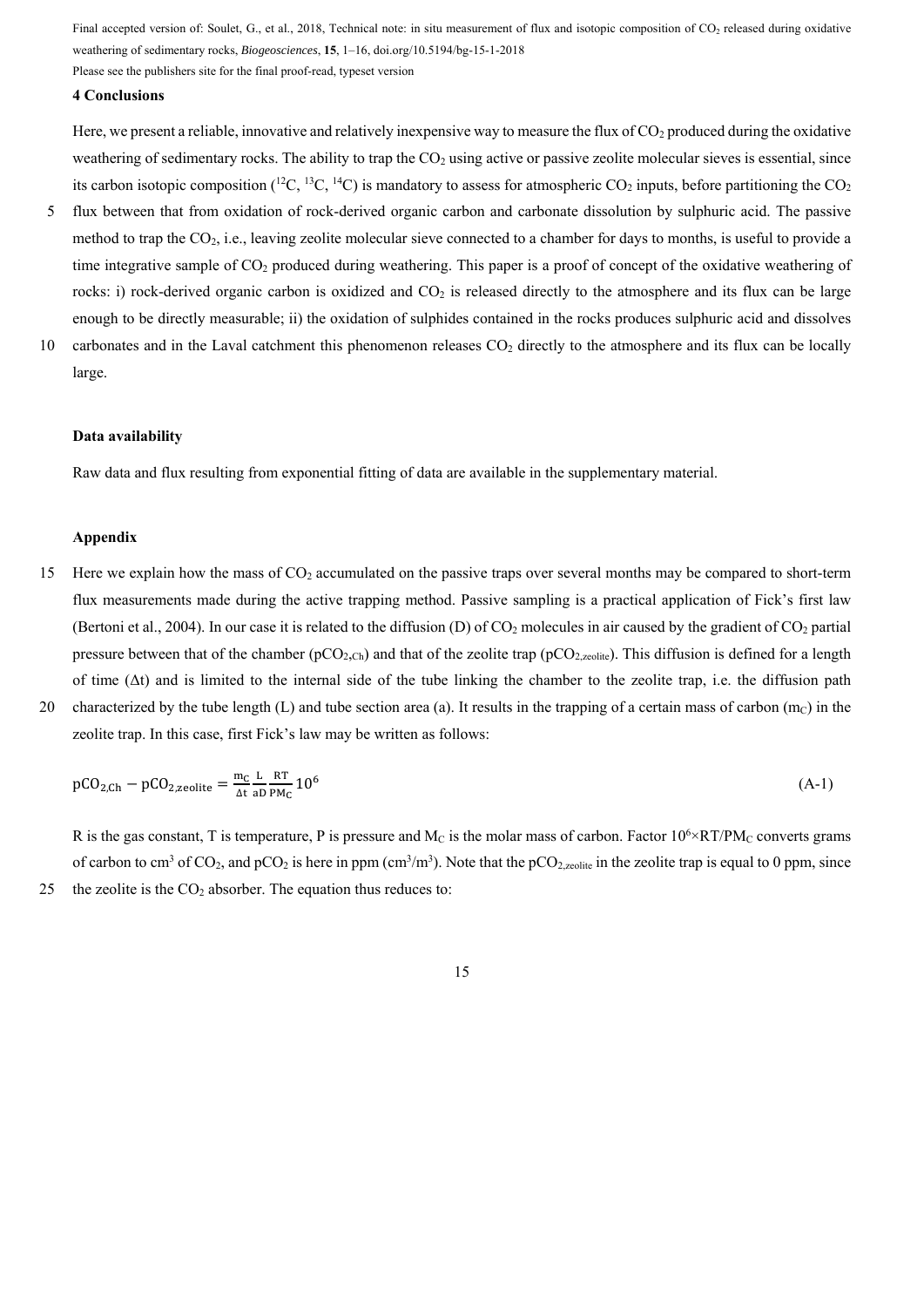Please see the publishers site for the final proof-read, typeset version

$$
pCO_{2,Ch} = \frac{m_C L R T}{\Delta t} 10^6 \tag{A-2}
$$

Equation (A-2) can be used reconstruct the average partial pressure of  $CO_2$  in the chamber  $pCO_{2,Ch}$  during the sampling duration (Δt). Eq. A-2 also indicates that the passive trapping is only directly linked to the partial pressure in the chamber over the sampling length of time  $\Delta t$ . In other words, passive sampling is not related in a simple way to the flux of  $CO<sub>2</sub>$  through the 5 chamber.

In order to relate long-term passive sampling to short-term  $CO<sub>2</sub>$  flux measurements, we assume that the evolution of the pCO2 in the chamber can be described following an exponential law (Pirk et al., 2016; see Eq. 7-8 of main text), and we can describe the  $pCO<sub>2,Ch</sub>$  in the chamber based on other parameters:

$$
pCO_{2,Ch} = \frac{1}{v_{Ch}} \left[ \frac{q}{\lambda} \left( 1 - \exp(-\lambda \Delta t) \right) + m_0 \right] \frac{RT}{PM_C} 10^6 \tag{A-3}
$$

10 V<sub>Ch</sub> is the volume of the chamber, q is the initial rate of carbon accumulation in the chamber,  $m_0$  is the initial mass of carbon in the chamber (a value that corresponds to 400ppm of  $CO_2$  in the volume of the chamber).  $\lambda$ , per unit of time, is the parameter that describes the diffusive processes responsible for the non-linear accumulation of carbon in the chamber. In the case of longterm passive sampling  $\Delta t$  is very large (~3 months and thus ~150,000 minutes). Thus  $\exp(-\lambda \Delta t)$  tends to 0 and Eq. A-3 simplifies to:

15 
$$
pCO_{2,Ch} = \frac{1}{v_{Ch}} \left[ \frac{q}{\lambda} + m_0 \right] \frac{RT}{PM_C} 10^6
$$
 (A-4)

Note that Eq. A-4 can be written only if we assume that the initial rate of carbon accumulating in the chamber (q) does not change over time. This assumption may be violated because q is unlikely to stay constant over time for various reasons including natural variability in  $CO_2$  production and also changes in the diffusive processes (parameter  $\lambda$ ) when pCO<sub>2</sub> builds up in the chamber. Equating Eq. A-2 and Eq. A-4, we obtain:

$$
20 \quad \frac{\text{m}_\text{C} \text{ L}}{\text{At aD PM}_\text{C}} 10^6 = \frac{1}{V_\text{Ch}} \left[ \frac{q}{\lambda} + \text{m}_0 \right] \frac{\text{RT}}{\text{PM}_\text{C}} 10^6 \tag{A-5}
$$

Hence we can derive the rate at which carbon accumulates into the chamber based on the passive trapping parameters and  $\lambda$ , which is measured in the field over short time periods (i.e., during the short-term flux measurements when  $CO<sub>2</sub>$  is actively actively trapped – see Eq. 7-8 in the main text):

$$
q = \lambda \left( \frac{m_C L}{\Delta t a D} V_{Ch} - m_0 \right) \tag{A-6}
$$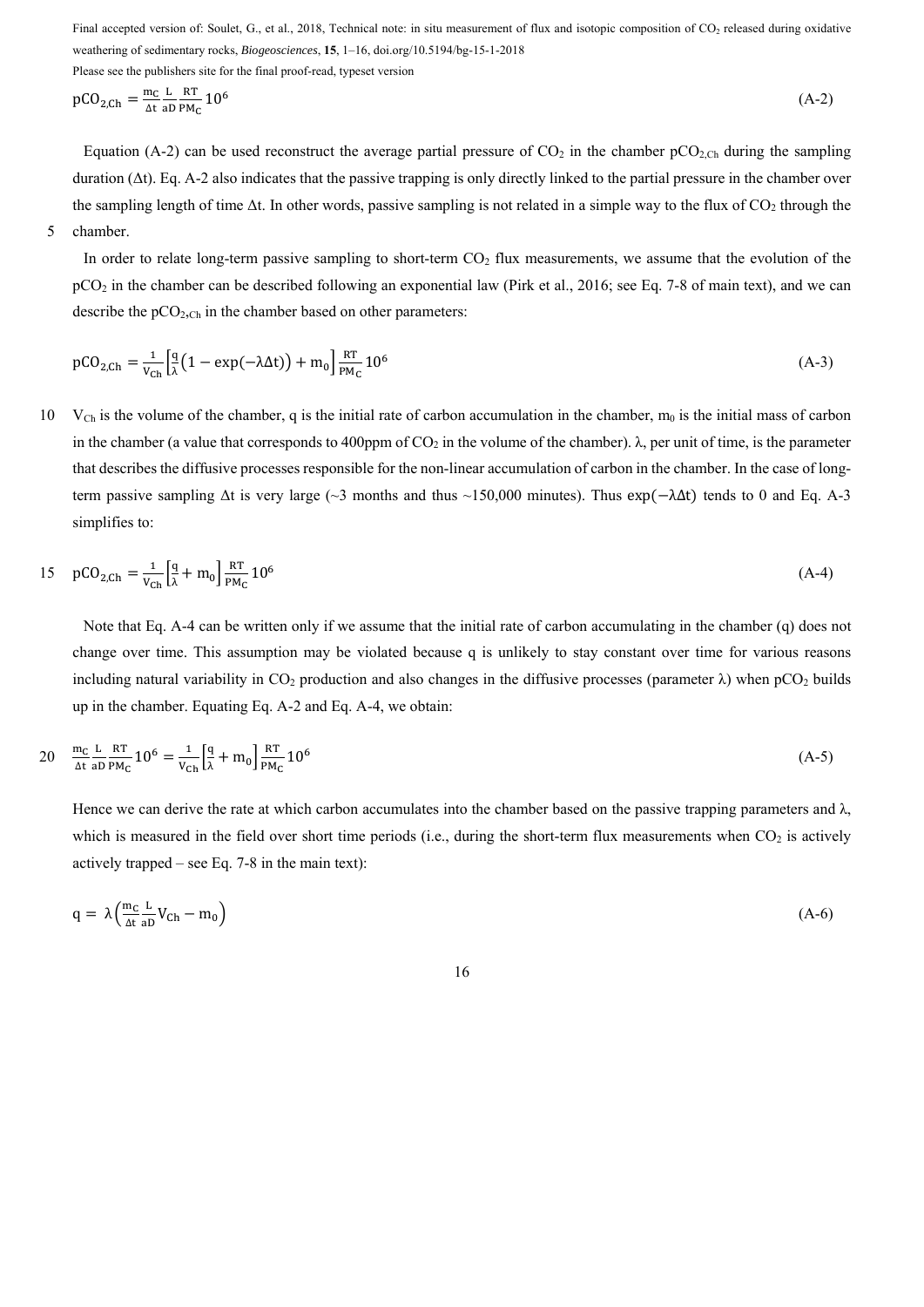Final accepted version of: Soulet, G., et al., 2018, Technical note: in situ measurement of flux and isotopic composition of CO<sub>2</sub> released during oxidative weathering of sedimentary rocks, *Biogeosciences*, **15**, 1–16, doi.org/10.5194/bg-15-1-2018 Please see the publishers site for the final proof-read, typeset version

The flux can be inferred from the later equation using the internal surface area of the chamber (S). If q was in mgC/min, then the flux of carbon Q in mgC/m<sup>2</sup>/day is:

$$
Q = \lambda \left(\frac{m_C L}{\Delta t} V_{Ch} - m_0\right) 1440/S \tag{A-7}
$$

5 We can determine most of the parameters of Eq. A-6 independently from the short-term flux (Q or q) measurements, except for  $\lambda$ . For instance m<sub>C</sub>, m<sub>0</sub>, V<sub>Ch</sub>, S,  $\Delta t$ , a and L can be measured and D (diffusion of CO<sub>2</sub> in air) can be inferred from the literature. However, λ is determined using the short-term flux measurements, along with the flux (i.e., Q or q). Thus estimating the flux of CO<sub>2</sub> based on the rate of carbon passively trapped in the zeolite trap (m $\alpha/\Delta t$ ) is not independent from the short-term  $CO<sub>2</sub>$  flux measurements. Hence, comparing a  $CO<sub>2</sub>$  flux inferred from the mass of carbon m<sub>C</sub> recovered using the passive trap 10 and calculated using Eq. A-6 and Eq. A-7, and the  $CO<sub>2</sub>$  flux actually measured during our short-term experiments, is somewhat

circular because they are not determined independently from each other. For longer monitoring of field work sites, the mass of carbon trapped is still qualitatively informative. This is because  $m<sub>C</sub>$  and

the rate carbon trapping per unit of time  $(m_C/\Delta t)$  are proportional to the flux of carbon Q to the chamber and parameter  $\lambda$ . This is illustrated easily by writing equation Eq. A-7 differently:

$$
15 \quad {}^{m}C/_{\Delta t} \propto {}^{Q}/_{\lambda} \tag{A-8}
$$

where the left-hand part of Eq. 8 are the parameters measured during passive trapping and the right-hand part of Eq. A-8 are the parameters measured during short-term flux measurements. Interpretations of changes in m $c/\Delta t$  thus give qualitative constraint on CO<sub>2</sub> fluxes over time. Future work might investigate whether the parameter  $\lambda$  can be characterised for a chamber independently from the active  $CO<sub>2</sub>$  flux measurements. If it can, the passive trap method can be used not only qualitatively 20 (e.g. to look for changes in the mass of CO2 collected on passive traps through time), but quantitatively (i.e. the monthly timeintegrated  $CO<sub>2</sub>$  flux).

#### **Author contribution**

RGH conceived the research and designed the study with GS and MHG. GS, RGH and SK carried out chamber installation. GS carried out flux measurements and sample collection with on-field assistance of RGH, MD and MO. GS, RGH, MHG and

25 TC analysed the data. GS, RGH and MHG interpreted the data. GS wrote the manuscript with inputs from RGH and MHG. All co-authors commented on the manuscript.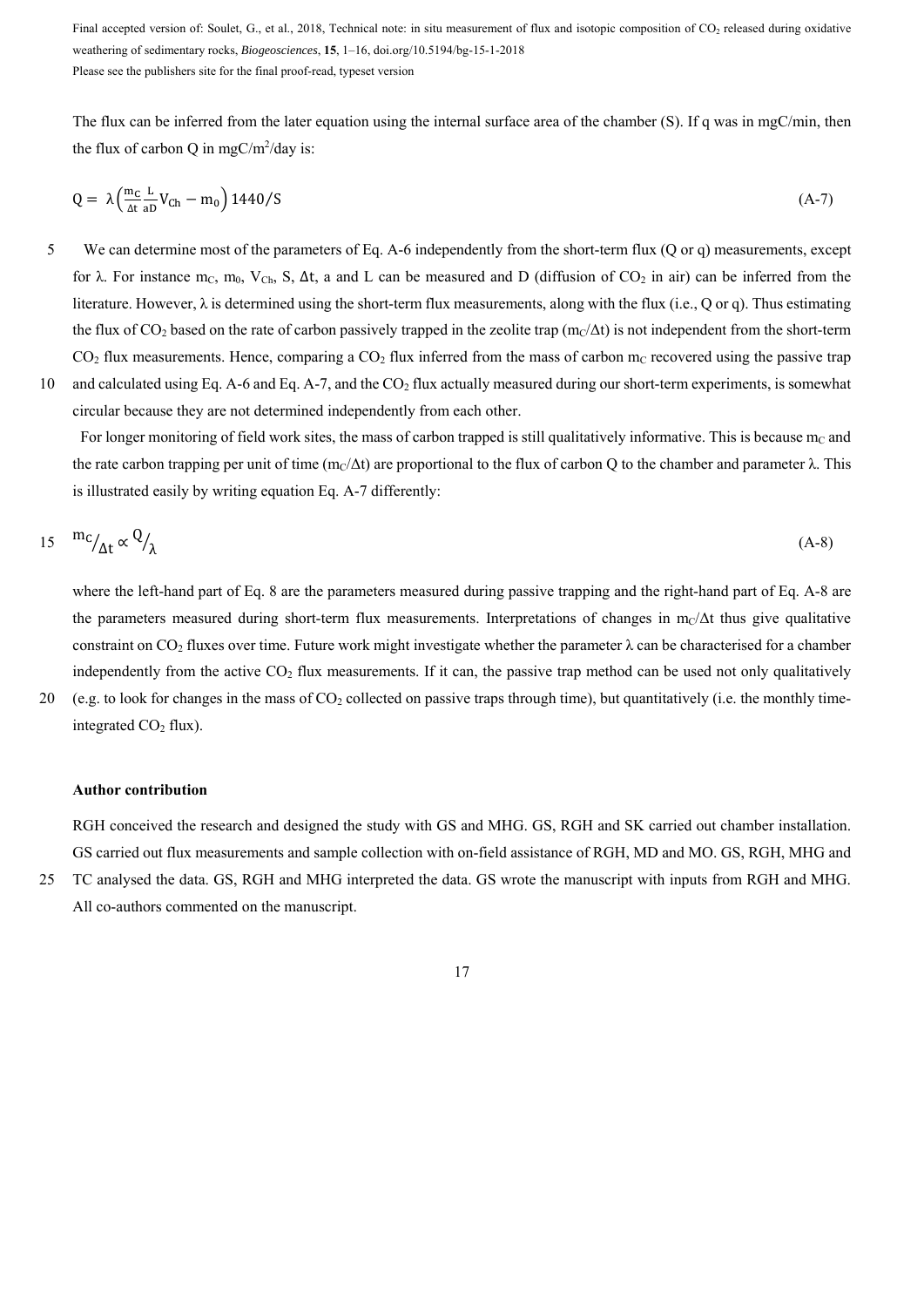Please see the publishers site for the final proof-read, typeset version

# **Acknowledgements**

This research was funded by a European Research Council Starting Grant to Robert G. Hilton (ROC-CO<sub>2</sub> project, grant 678779) and by the Natural Environment Research Council (NERC) Radiocarbon Facility (East Kilbride). We thank staff at NERC RCF and SUERC. We thank Anne-Eléonore Paquier and Clément Flaux for assistance on field in December 2016. We

5 thank Jérôme Gaillardet and Caroline Le Bouteiller for collaborative access to the infrastructure at the Draix Bléone Observatory, **(**IRSTEA). Camille Cros and an anonymous reviewer are thanked for their comments which improved the manuscript.

#### **References**

Bardgett, R. D., Richter, A., Bol, R., Garnett, M. H., Bäumler, R., Xu, X., Lopez-Capel, E., Manning, D. A. C., Hobbs, P. J.,

10 Hartley, I. R. and Wanek, W.: Heterotrophic microbial communities use ancient carbon following glacial retreat, Biol. Lett., 3(5), 487–490, doi:10.1098/rsbl.2007.0242, 2007.

Berner, E. K. and Berner, R. A.: Global environment: Water, air, and geochemical cycles., 2012.

- Berner, R. A. and Canfield, D. E.: A new model for atmospheric oxygen over Phanerozoic time, Am. J. Sci., 289(4), 333–361, doi:10.2475/ajs.289.4.333, 1989.
- 15 Bertoni, G., Ciuchini, C. and Tappa, R.: Measurement of long-term average carbon dioxide concentrations using passive diffusion sampling, Atmos. Environ., 38(11), 1625–1630, doi:10.1016/j.atmosenv.2003.12.010, 2004.

Billett, M. F., Garnett, M. H. and Hardie, S. M. L.: A Direct Method to Measure <sup>14</sup>CO<sub>2</sub> Lost by Evasion from Surface Waters, Radiocarbon, 48(1), 61–68, doi:10.1017/S0033822200035396, 2006.

- Blair, N. E., Leithold, E. L., Ford, S. T., Peeler, K. A., Holmes, J. C. and Perkey, D. W.: The persistence of memory: the fate
- 20 of ancient sedimentary organic carbon in a modern sedimentary system, Geochim. Cosmochim. Acta, 67(1), 63–73, doi:10.1016/S0016-7037(02)01043-8, 2003.
	- Borges, A. V., Delille, B., Schiettecatte, L.-S., Gazeau, F., Abril, G. and Frankignoulle, M.: Gas transfer velocities of CO<sub>2</sub> in three European estuaries (Randers Fjord, Scheldt, and Thames), Limnol. Oceanogr., 49(5), 1630–1641, doi:10.4319/lo.2004.49.5.1630, 2004.
- 25 Bouchez, J., Beyssac, O., Galy, V., Gaillardet, J., France-Lanord, C., Maurice, L. and Moreira-Turcq, P.: Oxidation of petrogenic organic carbon in the Amazon floodplain as a source of atmospheric  $CO<sub>2</sub>$ , Geology, 38(3), 255–258, doi:10.1130/G30608.1, 2010.
	- Calmels, D., Gaillardet, J., Brenot, A. and France-Lanord, C.: Sustained sulfide oxidation by physical erosion processes in the Mackenzie River basin: Climatic perspectives, Geology, 35(11), 1003–1006, doi:10.1130/G24132A.1, 2007.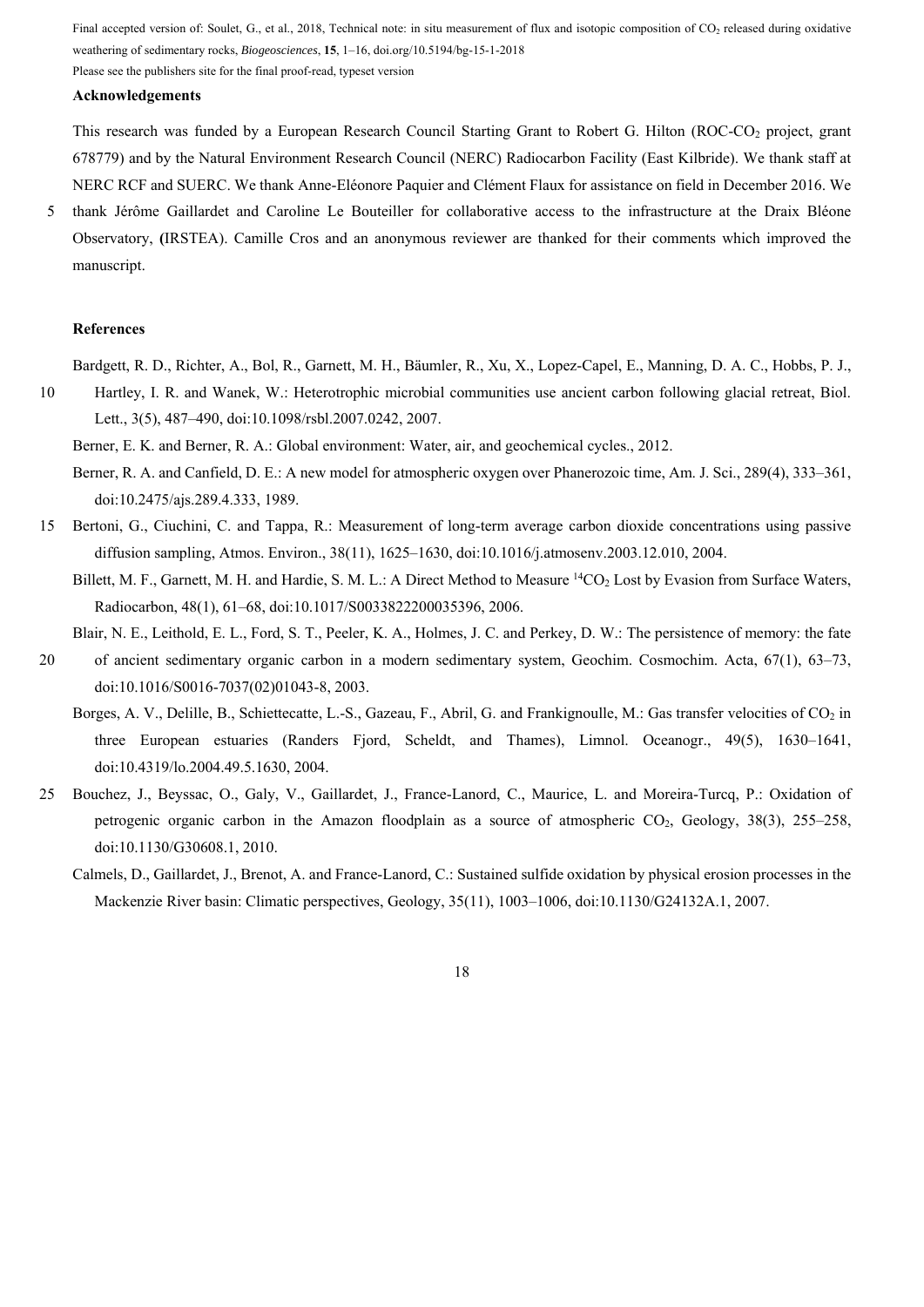Please see the publishers site for the final proof-read, typeset version

- Calmels, D., Galy, A., Hovius, N., Bickle, M., West, A. J., Chen, M.-C. and Chapman, H.: Contribution of deep groundwater to the weathering budget in a rapidly eroding mountain belt, Taiwan, Earth Planet. Sci. Lett., 303(1–2), 48–58, doi:10.1016/j.epsl.2010.12.032, 2011.
- Copard, Y., Amiotte-Suchet, P. and Di-Giovanni, C.: Storage and release of fossil organic carbon related to weathering of
- 5 sedimentary rocks, Earth Planet. Sci. Lett., 258(1–2), 345–357, doi:10.1016/j.epsl.2007.03.048, 2007.
	- Cras, A., Marc, V. and Travi, Y.: Hydrological behaviour of sub-Mediterranean alpine headwater streams in a badlands environment, J. Hydrol., 339(3–4), 130–144, doi:10.1016/j.jhydrol.2007.03.004, 2007.

Dalai, T. K., Singh, S. K., Trivedi, J. R. and Krishnaswami, S.: Dissolved rhenium in the Yamuna River System and the Ganga in the Himalaya: Role of black shale weathering on the budgets of Re, Os, and U in rivers and  $CO<sub>2</sub>$  in the atmosphere,

10 Geochim. Cosmochim. Acta, 66(1), 29–43, doi:10.1016/S0016-7037(01)00747-5, 2002.

Das, A., Chung, C.-H. and You, C.-F.: Disproportionately high rates of sulfide oxidation from mountainous river basins of Taiwan orogeny: Sulfur isotope evidence, Geophys. Res. Lett., 39(12), doi:10.1029/2012GL051549, 2012.

Davidson, G. R.: The stable isotopic composition and measurement of carbon in soil CO<sub>2</sub>, Geochim. Cosmochim. Acta, 59(12), 2485–2489, doi:10.1016/0016-7037(95)00143-3, 1995.

15 Galy, A. and France-Lanord, C.: Weathering processes in the Ganges–Brahmaputra basin and the riverine alkalinity budget, Chem. Geol., 159(1–4), 31–60, doi:10.1016/S0009-2541(99)00033-9, 1999.

Galy, V., Beyssac, O., France-Lanord, C. and Eglinton, T.: Recycling of Graphite During Himalayan Erosion: A Geological Stabilization of Carbon in the Crust, Science, 322(5903), 943–945, doi:10.1126/science.1161408, 2008.

Garnett, M. H. and Hardie, S. M. L.: Isotope  $(^{14}C$  and  $^{13}C)$  analysis of deep peat  $CO_2$  using a passive sampling technique, Soil 20 Biol. Biochem., 41(12), 2477–2483, doi:10.1016/j.soilbio.2009.09.004, 2009.

- Garnett, M. H. and Hartley, I. P.: A passive sampling method for radiocarbon analysis of atmospheric  $CO_2$  using molecular sieve, Atmos. Environ., 44(7), 877–883, doi:10.1016/j.atmosenv.2009.12.005, 2010.Garnett, M. H. and Murray, C.: Processing of CO<sub>2</sub> Samples Collected Using Zeolite Molecular Sieve for <sup>14</sup>C Analysis at the NERC Radiocarbon Facility (East Kilbride, UK), Radiocarbon, 55(2), 410–415, doi:10.1017/S0033822200057532, 2013.
- 25 Garnett, M. H., Billett, M. F., Gulliver, P. and Dean, J. F.: A new field approach for the collection of samples for aquatic  ${}^{14}CO_2$  analysis using headspace equilibration and molecular sieve traps: the super headspace method, Ecohydrology, 9(8), 1630–1638, doi:10.1002/eco.1754, 2016.
- Garnett, M. H., Hartley, I. P., Hopkins, D. W., Sommerkorn, M. and Wookey, P. A.: A passive sampling method for radiocarbon analysis of soil respiration using molecular sieve, Soil Biol. Biochem., 41(7), 1450–1456, 30 doi:10.1016/j.soilbio.2009.03.024, 2009.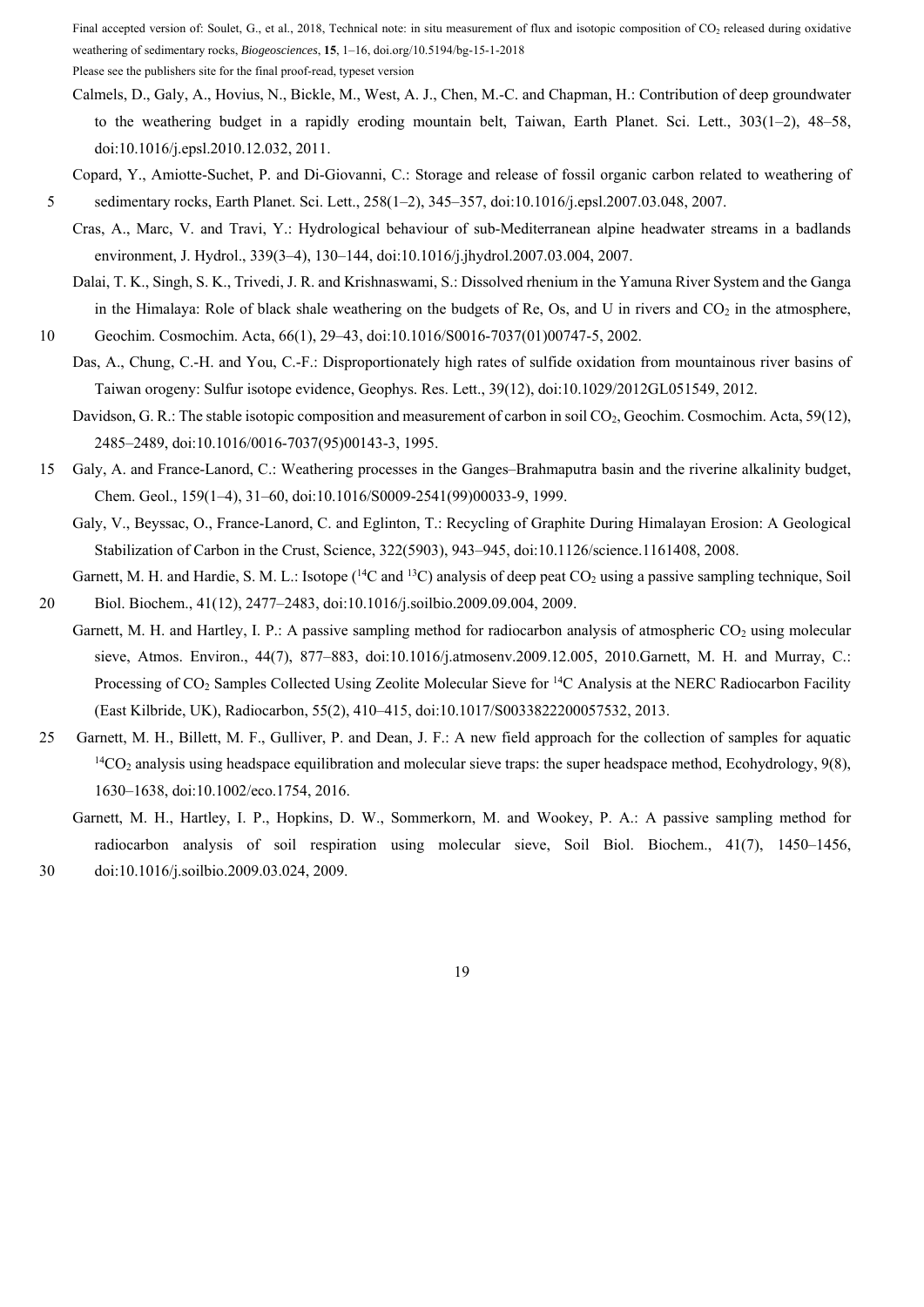Please see the publishers site for the final proof-read, typeset version

- Graz, Y., Di-Giovanni, C., Copard, Y., Mathys, N., Cras, A. and Marc, V.: Annual fossil organic carbon delivery due to mechanical and chemical weathering of marly badlands areas, Earth Surf. Process. Landforms, 37(12), 1263–1271, doi:10.1002/esp.3232, 2012.
- Hahn, V., Högberg, P. and Buchmann, N.: <sup>14</sup>C A tool for separation of autotrophic and heterotrophic soil respiration, Glob. 5 Chang. Biol., 12(6), 972–982, doi:10.1111/j.1365-2486.2006.001143.x, 2006.
- Hardie, S. L. M. L., Garnett, M. H. H., Fallick, a. E. E., Rowland, a. P. P. and Ostle, N. J. J.: Carbon dioxide capture using a zeolite molecular sieve sampling system for isotopic studies  $(^{13}C$  and  $^{14}C$ ) of respiration, Radiocarbon, 47(3), 441–451, doi:10.2458/azu\_js\_rc.v.2838, 2005.
- Hartley, I. P., Garnett, M. H., Sommerkorn, M., Hopkins, D. W. and Wookey, P. A.: The age of CO<sub>2</sub> released from soils in 10 contrasting ecosystems during the arctic winter, Soil Biol. Biochem., 63, 1–4, doi:10.1016/j.soilbio.2013.03.011, 2013.
- Hemingway, J. D., Hilton, R. G., Hovius, N., Eglinton, T. I., Haghipour, N., Wacker, L., Chen, M.-C. and Galy, V. V.: Microbial oxidation of lithospheric organic carbon in rapidly eroding tropical mountain soils, Science, 360(6385), 209– 212, doi:10.1126/science.aao6463, 2018.Hilton, R. G., Galy, A., Hovius, N., Horng, M. J. and Chen, H.: Efficient transport of fossil organic carbon to the ocean by steep mountain rivers: An orogenic carbon sequestration mechanism, Geology,
- 15 39(1), 71–74, doi:10.1130/G31352.1, 2011.
	- Hilton, R. G., Gaillardet, J., Calmels, D. and Birck, J. L.: Geological respiration of a mountain belt revealed by the trace element rhenium, Earth Planet. Sci. Lett., 403, 27–36, doi:10.1016/j.epsl.2014.06.021, 2014.
		- Hindshaw, R. S., Heaton, T. H. E., Boyd, E. S., Lindsay, M. R. and Tipper, E. T.: Influence of glaciation on mechanisms of mineral weathering in two high Arctic catchments, Chem. Geol., 420, 37–50, doi:10.1016/j.chemgeo.2015.11.004, 2016.
- 20 Horan, K., Hilton, R. G., Selby, D., Ottley, C. J., Gröcke, D. R., Hicks, M. and Burton, K. W.: Mountain glaciation drives rapid oxidation of rock-bound organic carbon, Sci. Adv., 3(10), e1701107, doi:10.1126/sciadv.1701107, 2017.
	- Jaffe, L. A., Peucker-Ehrenbrink, B. and Petsch, S. T.: Mobility of rhenium, platinum group elements and organic carbon during black shale weathering, Earth Planet. Sci. Lett., 198(3–4), 339–353, doi:10.1016/S0012-821X(02)00526-5, 2002.
	- Keller, C. K. and Bacon, D. H.: Soil respiration and georespiration distinguished by transport analyses of vadose  $CO<sub>2</sub>$ ,  ${}^{13}CO<sub>2</sub>$ ,
- 25 and <sup>14</sup>CO<sub>2</sub>, Global Biogeochem. Cycles, 12(2), 361–372, doi:10.1029/98GB00742, 1998.
	- Kutzbach, L., Schneider, J., Sachs, T., Giebels, M., Nykänen, H., Shurpali, N. J., Martikainen, P. J., Alm, J. and Wilmking, M.: CO<sub>2</sub> flux determination by closed-chamber methods can be seriously biased by inappropriate application of linear regression, Biogeosciences Discuss., 4(4), 2279–2328, doi:10.5194/bgd-4-2279-2007, 2007.
	- Li, S. L., Calmels, D., Han, G., Gaillardet, J. and Liu, C. Q.: Sulfuric acid as an agent of carbonate weathering constrained by
- δ13 30 C DIC: Examples from Southwest China, Earth Planet. Sci. Lett., 270(3–4), 189–199, doi:10.1016/j.epsl.2008.02.039, 2008.

Maquaire, O., Ritzenthaler, A., Fabre, D., Ambroise, B., Thiery, Y., Truchet, E., Malet, J.-P. and Monnet, J.: Caractérisation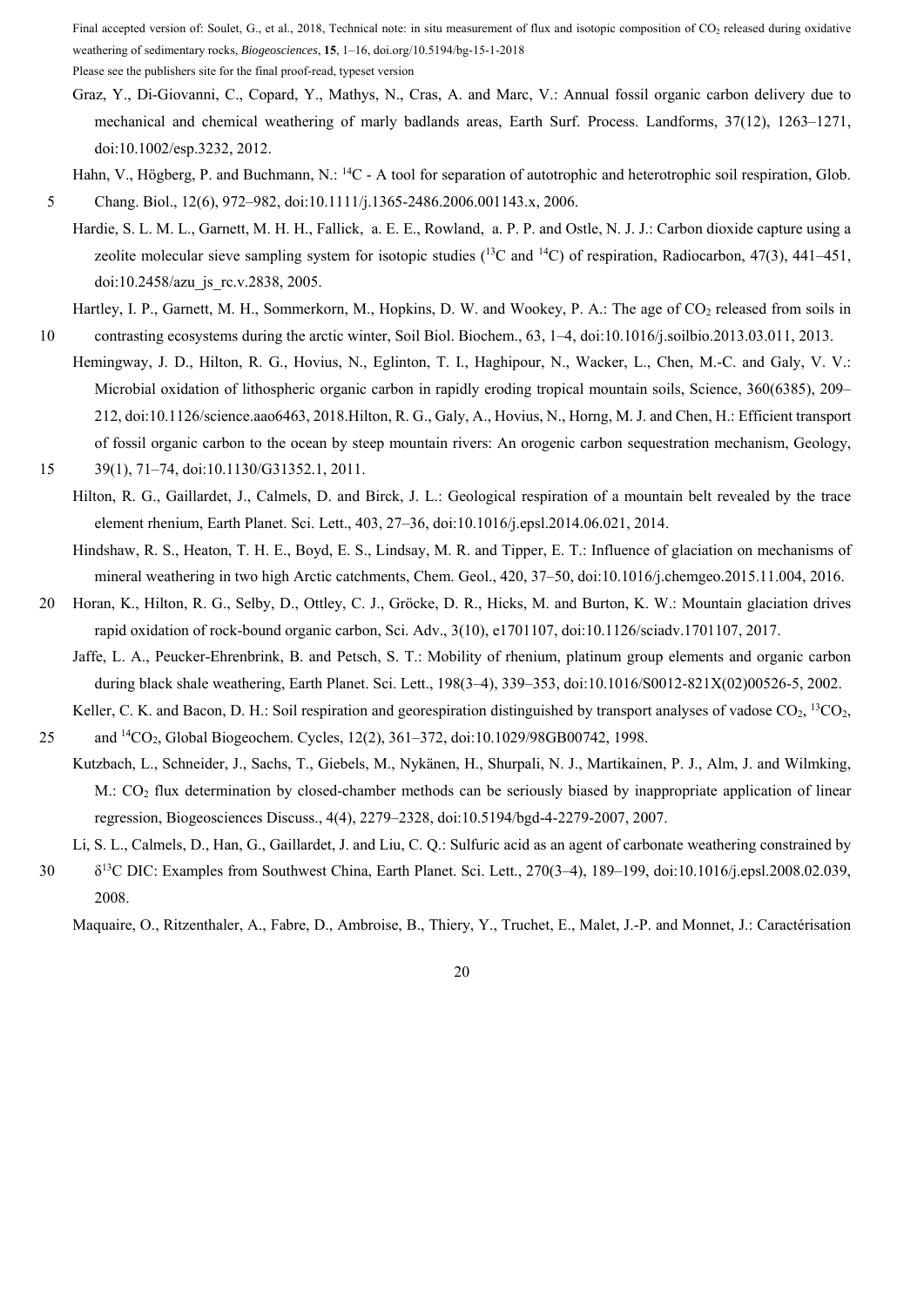Please see the publishers site for the final proof-read, typeset version

des profils de formations superficielles par pénétrométrie dynamique à énergie variable : application aux marnes noires de Draix (Alpes-de-Haute-Provence, France), Comptes Rendus Geosci., 334(11), 835–841, doi:10.1016/S1631- 0713(02)01788-1, 2002.

- Mathys, N. and Klotz, S.: Draix: A field laboratory for research on hydrology and erosion in mountain areas, Proc. 4th Can.
- 5 Conf. Geohazards From Causes to Manag., 594, 2008.Mathys, N., Brochot, S., Meunier, M. and Richard, D.: Erosion quantification in the small marly experimental catchments of Draix (Alpes de Haute Provence, France). Calibration of the ETC rainfall–runoff–erosion model, CATENA, 50(2–4), 527–548, doi:10.1016/S0341-8162(02)00122-4, 2003.
	- Mook, W. G. and van der Plicht, J.: Reporting 14C Activities and Concentrations, Radiocarbon, 41(3), 227–239, doi:10.1017/S0033822200057106, 1999.
- 10 Oostwoud Wijdenes, D. J. and Ergenzinger, P.: Erosion and sediment transport on steep marly hillslopes, Draix, Haute-Provence, France: an experimental field study, CATENA, 33(3–4), 179–200, doi:10.1016/S0341-8162(98)00076-9, 1998. Petsch, S. T.: Weathering of Organic Carbon, in Treatise on Geochemistry, vol. 12, pp. 217–238, Elsevier., 2014.
	- Petsch, S. T., Berner, R. A. and Eglinton, T. I.: A field study of the chemical weathering of ancient sedimentary organic matter, in Organic Geochemistry, vol. 31, pp. 475–487., 2000.
- 15 Petsch, S. T., Eglinton, T. I. and Edwards, K. J.: 14C-Dead Living Biomass: Evidence for Microbial Assimilation of Ancient Organic Carbon During Shale Weathering, Science, 292(5519), 1127–1131, doi:10.1126/science.1058332, 2001.
	- Pirk, N., Mastepanov, M., Parmentier, F.-J. W., Lund, M., Crill, P. and Christensen, T. R.: Calculations of automatic chamber flux measurements of methane and carbon dioxide using short time series of concentrations, Biogeosciences, 13(4), 903– 912, doi:10.5194/bg-13-903-2016, 2016.
- 20 Reimer, P. J., Brown, T. A. and Reimer, R. W.: Discussion: reporting and calibration of post-bomb <sup>14</sup>C data., Radiocarbon, 46(1), 1299–1304, doi:10.2458/azu\_js\_rc.46.4183, 2004.
	- Spence, J. and Telmer, K.: The role of sulfur in chemical weathering and atmospheric CO2 fluxes: Evidence from major ions,  $\delta^{13}$ C<sub>DIC</sub>, and  $\delta^{34}$ S<sub>SO4</sub> in rivers of the Canadian Cordillera, Geochim. Cosmochim. Acta, 69(23), 5441–5458, doi:10.1016/j.gca.2005.07.011, 2005.
- 25 Stuiver, M. and Polach, H. A.: Discussion Reporting of  ${}^{14}$ C Data, Radiocarbon, 19(3), 355–363, doi:10.1017/S0033822200003672, 1977.
	- Sundquist, E. T. and Visser, K.: Geologic history of the carbon cycle, in Biogeochemistry, pp. 425–472., 2005.
	- Torres, M. A., West, A. J. and Li, G.: Sulphide oxidation and carbonate dissolution as a source of  $CO<sub>2</sub>$  over geological timescales, Nature, 507(7492), 346–349, doi:10.1038/nature13030, 2014.
- 30 Travelletti, J., Sailhac, P., Malet, J.-P., Grandjean, G. and Ponton, J.: Hydrological response of weathered clay-shale slopes: water infiltration monitoring with time-lapse electrical resistivity tomography, Hydrol. Process., 26(14), 2106–2119, doi:10.1002/hyp.7983, 2012.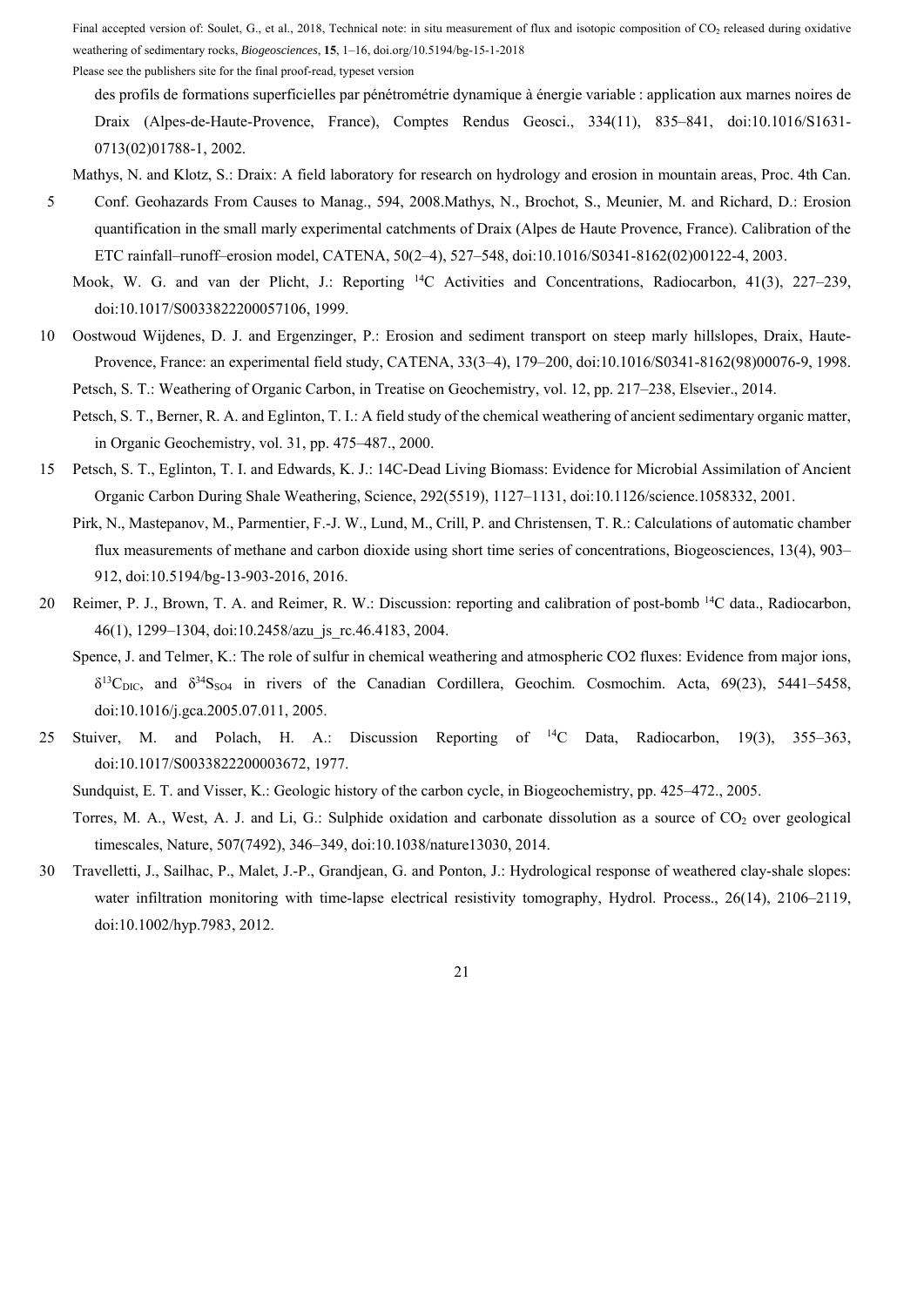Please see the publishers site for the final proof-read, typeset version

## **Tables**

# **Table 1. Dimensions of a typical chambera, b**

| Inner<br>diameter | Depth             | PVC tubing     | Depth of<br>insertion<br>of PVC<br>tubing | Depth of<br>insertion of<br>rubber stopper | Chamber<br>volume | Area of<br>exchange with<br>surrounding rock |
|-------------------|-------------------|----------------|-------------------------------------------|--------------------------------------------|-------------------|----------------------------------------------|
| cm                | cm                | cm             | cm                                        | cm                                         | cm <sup>3</sup>   | cm <sup>2</sup>                              |
| $2.9(2.8 - 3.0)$  | $41(40.5 - 41.5)$ | $4(3.5 - 4.5)$ | $1.5(1-2)$                                | $1(0.75 - 1.25)$                           | $281(252 - 312)$  | $366(345 - 389)$                             |

<sup>a</sup>Chamber H6 drilled on 13/12/2016 in the catchment of the Laval stream (Draix, France; N44.14061°, E06.36289°)

b Given as ranges: median (min - max)

5

l,

# **Table 2. Isotopic composition of the CO2 sampled with the zeolite molecular sieves**

| Sample label    | Publication<br>number | Method               | Mass of<br>carbon<br>sampled (mg) | $\delta^{13}C$<br>$(\%oVPDB)$ | Fraction modern     |
|-----------------|-----------------------|----------------------|-----------------------------------|-------------------------------|---------------------|
| DRA16-H6-1512-P | <b>SUERC-73091</b>    | Passive <sup>a</sup> | 114                               | $-9.4$                        | $0.0495 \pm 0.0047$ |
| DRA17-H6-2803-A | <b>SUERC-73096</b>    | Active               | 2.1                               | $-7.4$                        | $0.0597 \pm 0.0047$ |
| DRA17-H6-3003-A | <b>SUERC-73094</b>    | Active               | 2.1                               | $-6.1$                        | $0.0562 \pm 0.0047$ |
| DRA17-ATM-2703  | <b>SUERC-73095</b>    | Active               | 3.8                               | $-9.6$                        | $1.0065 \pm 0.0044$ |

a sampled passively for 100.84 days

| Table 3. Geochemical compositions of the end-members involved in the isotopic mass                 |
|----------------------------------------------------------------------------------------------------|
| balance (Eq. 9) were measured from the rock sampled during the drilling of chamber $H6a$ ,         |
| and from an atmospheric CO <sub>2</sub> sampled actively with a zeolite molecular sieve (Table 2). |

|                                           | Content<br>(weight $\%$ ) | Publication<br>number         | $\delta^{13}C$<br>$(%$ (% $VPDB)$ | Fraction modern     |
|-------------------------------------------|---------------------------|-------------------------------|-----------------------------------|---------------------|
| Total Inorganic Carbon $6.52\pm0.6$ (n=3) |                           | <b>SUERC-74506</b>            | $0.3 \pm 0.1$                     | $0.0032 \pm 0.0006$ |
| Total Organic Carbon                      | $0.11 \pm 0.7$ (n=3)      | UCIAMS-192874 $-30.8 \pm 0.1$ |                                   | $0.0125 \pm 0.0039$ |
| Atmospheric $CO2$                         | n/a                       | <b>SUERC-73095</b>            | $-9.6 \pm 0.1$                    | $1.0065 \pm 0.0044$ |

ain house label of this sample was DRA16-78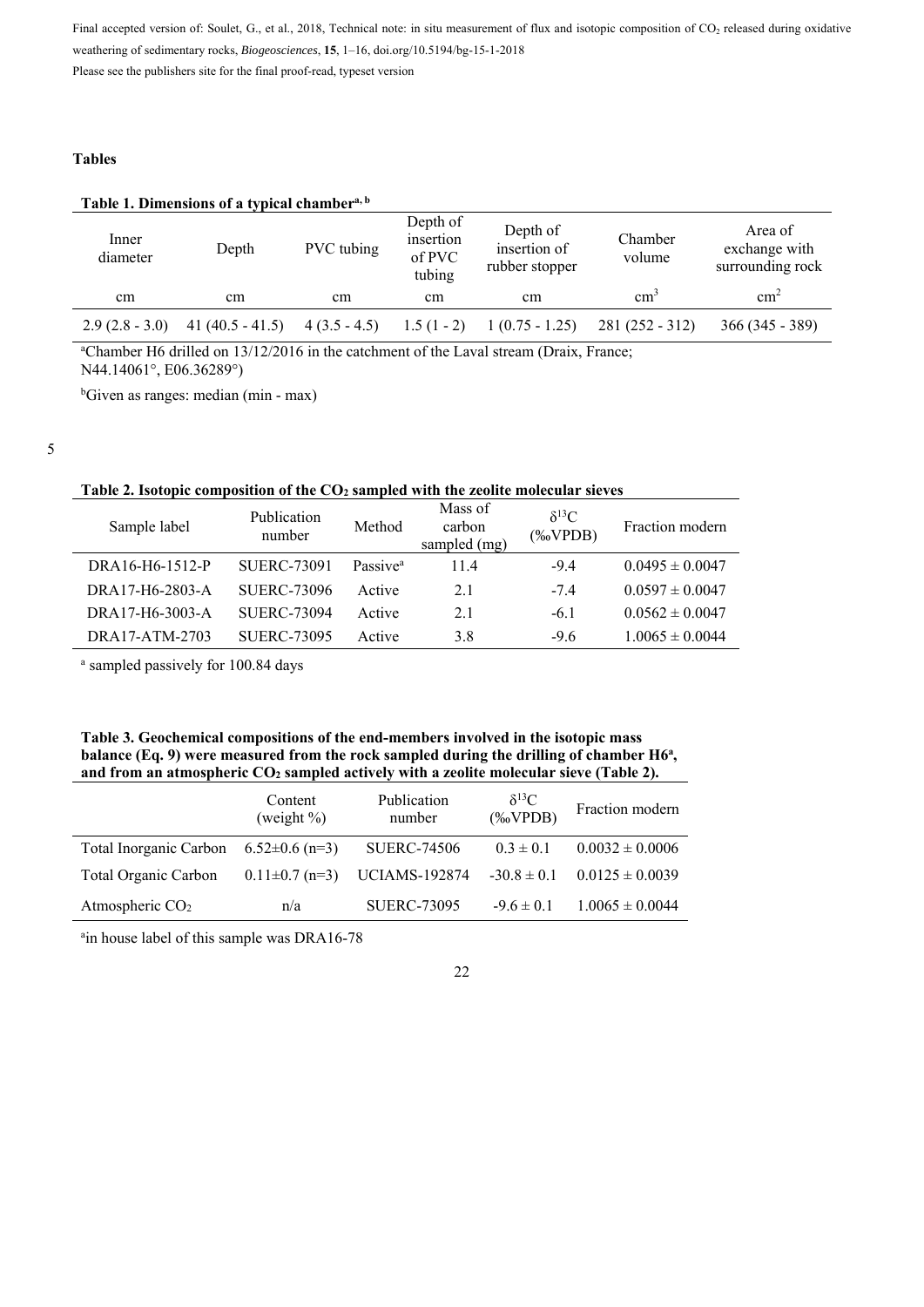Please see the publishers site for the final proof-read, typeset version

# **Table 4. Isotope-mass balance results**

| Sample label | Publication<br>number  | Method               | Sources                | Proportion<br>$(\%)$ | Proportion<br>corrected for<br>atmospheric<br>contribution<br>$(\%)$ | Partitioned flux<br>$(mgC.m^{-2}.day^{-1})$ |
|--------------|------------------------|----------------------|------------------------|----------------------|----------------------------------------------------------------------|---------------------------------------------|
|              | <b>SUERC-</b><br>73091 | Passive <sup>a</sup> | Atmosphere             | $4.9 \pm 0.5$        |                                                                      |                                             |
| DRA16-H6-    |                        |                      | Carbonates             | $79.0 \pm 1.1$       | $83.0 \pm 1.1$                                                       |                                             |
| $1512 - P$   |                        |                      | Rock Organic<br>Carbon | $16.1 \pm 1.0$       | $17.0 \pm 1.1$                                                       | $\overline{\phantom{m}}$                    |
|              | <b>SUERC-</b><br>73096 | Active               | Atmosphere             | $5.9 \pm 0.5$        |                                                                      |                                             |
| DRA17-H6-    |                        |                      | Carbonates             | $71.2 \pm 0.5$       | $75.7 \pm 0.4$                                                       | $534 \pm 16^b$                              |
| $2803 - A$   |                        |                      | Rock Organic<br>Carbon | $22.9 \pm 0.4$       | $24.3 \pm 0.4$                                                       | $171 \pm 5^{\rm b}$                         |
|              | <b>SUERC-</b><br>73094 | Active               | Atmosphere             | $5.6 \pm 0.5$        |                                                                      |                                             |
| $DRA17-H6-$  |                        |                      | Carbonates             | $75.6 \pm 0.5$       | $80.1 \pm 0.4$                                                       |                                             |
| $3003-A$     |                        |                      | Rock Organic<br>Carbon | $18.8 \pm 0.4$       | $19.9 \pm 0.4$                                                       |                                             |

<sup>a</sup> before solving isotope-mass balance, the  $\delta^{13}C$  of the passive sample was corrected for a fractionation factor of 4.2 ± 0.3 ‰ (Garnett and Hardie, 2009; Garnett and Hartley, 2010)

<sup>b</sup> from a measured bulk  $CO_2$  flux of  $705 \pm 21$  mgC.m<sup>-2</sup>.day<sup>-1</sup>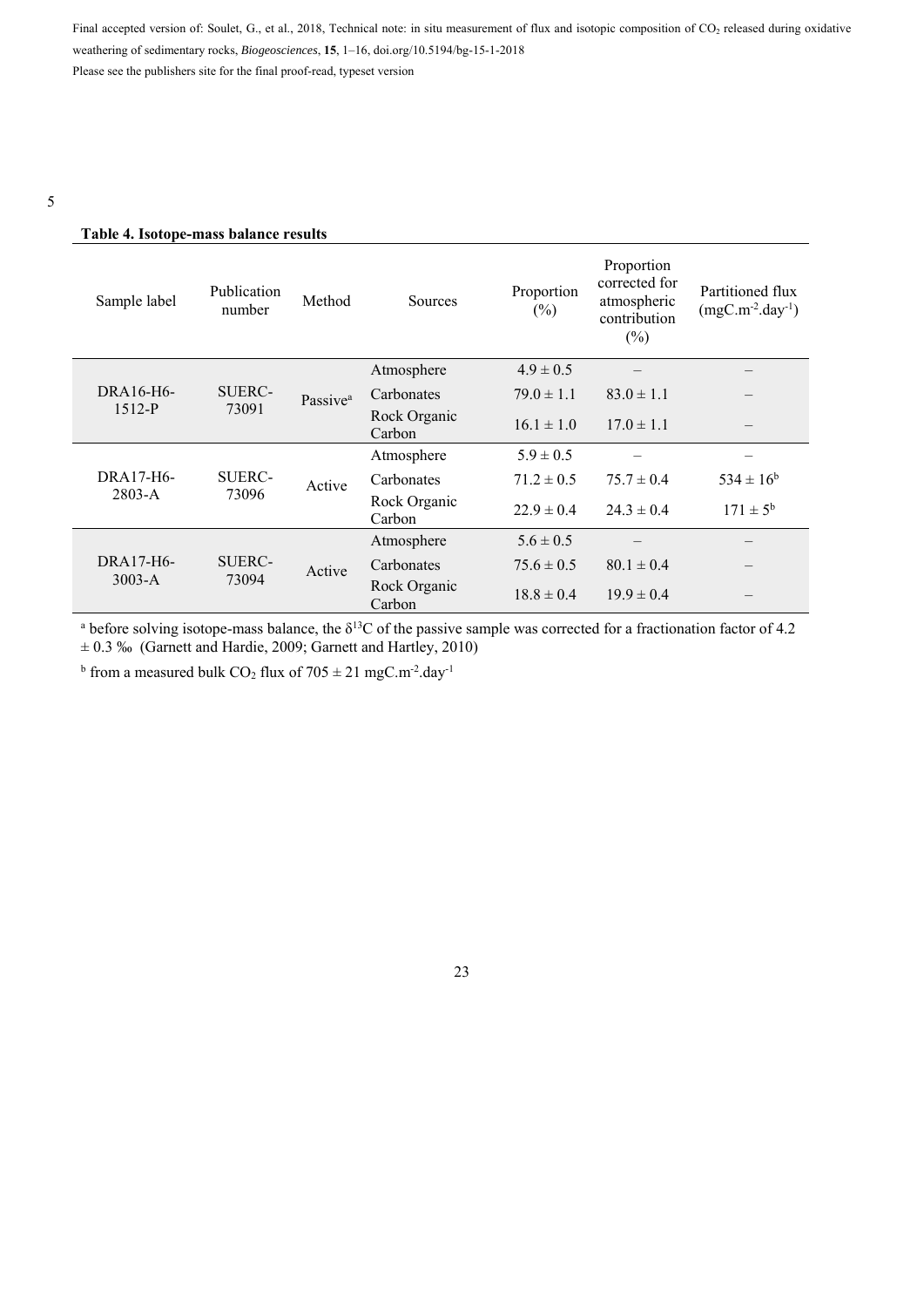Please see the publishers site for the final proof-read, typeset version

#### **Figures**



**Figure 1:** A: Schematic diagram of the closed-loop monitoring-sampling system connected to the natural weathering chamber. Gas flow pathways are controlled by opening and closing the clips. Clips removed from the bypass allow pCO2 in the chamber to be monitored (IRGA 5 stands for Infra-Red Gas Analyzer), thus measuring  $CO_2$  flux and ensuring that enough  $CO_2$  accumulated in the chamber for <sup>14</sup>C analysis. To remove CO2 from the line before connecting to the chamber, clips are moved from the CO2 scrub (soda lime). When connected to the chamber, the CO<sub>2</sub> scrub can be used to lower the CO<sub>2</sub> concentration before flux measurement. To collect CO<sub>2</sub> in the chamber for isotope analyses, clips are removed from the zeolite molecular sieve cartridge. B: Pictures showing the chamber design. Top picture is chamber (H6), diameter 2.9cm, drilled in the rock on a cleared surface, with white PVC tubing inserted at the outlet. Bottom picture shows the rubber 10 stopper fitted in the PVC tubing. Two glass tubes go through the rubber stopper and are fitted with Tygon tubing, sealed with the red clips, and the exterior of the chamber is sealed with outdoor sealant. C: View of the field site showing two chambers (top chamber is H6 and lower chamber is H4). The lower chamber is connected to the closed-loop system and is being monitored for flux measurement. The two large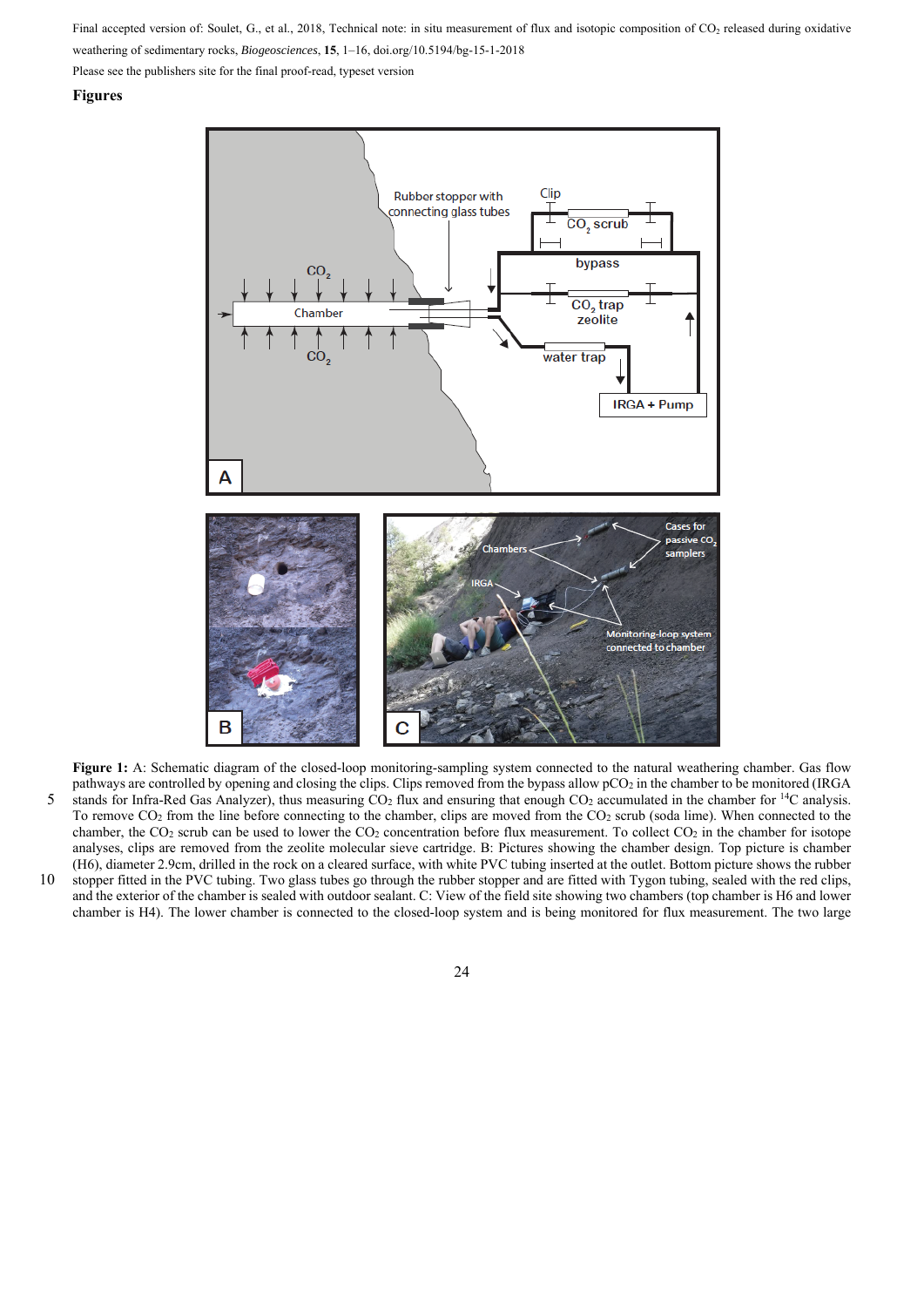Please see the publishers site for the final proof-read, typeset version

grey PVC tubes attached to the rock on the right of the chambers are cases in which zeolite molecular sieves are installed and left for months when connected to the chamber for passive  $CO<sub>2</sub>$  trapping.



**Figure 2:** An example of the monitoring of the CO<sub>2</sub> accumulating in a chamber. The orange curve is the partial pressure of CO<sub>2</sub> (pCO<sub>2</sub>, in 5 parts per million volume) through time in chamber H6 on 27/03/2017. A: The CO2 sampling-monitoring system is not connected to the chamber. Atmospheric CO<sub>2</sub> has been removed from the system ( $pCO_2 = 0$  ppm) using the CO<sub>2</sub> scrub cartridge. B: The closed-loop monitoring system has been connected to the chamber.  $pCO<sub>2</sub>$  increases to reach a maximum value of  $\sim$ 5100 ppm, then drops and equilibrates to

 $\sim$ 3500ppm. This pattern reflects the increase in the total volume (by the volume of the CO<sub>2</sub> sampling-monitoring system) which decreases pCO<sub>2</sub> and requires some time for the pCO<sub>2</sub> to equilibrate. We determined that when connected to the chamber, the maximum value of pCO<sub>2</sub> 10 read is 0.94 the actual pCO<sub>2</sub> in the chamber. C: The CO<sub>2</sub> in the chamber is lowered (scrubbed with the CO<sub>2</sub> scrub, or trapped with the zeolite molecular sieve) to near atmospheric pCO<sub>2</sub>. D: residual CO<sub>2</sub> that in the chamber homogenized with the rest of the total volume "artificially" increasing  $pCO_2$  quickly. E:  $pCO_2$  in chamber is monitored, reflecting the flux of  $CO_2$  from the rock surface to the chamber.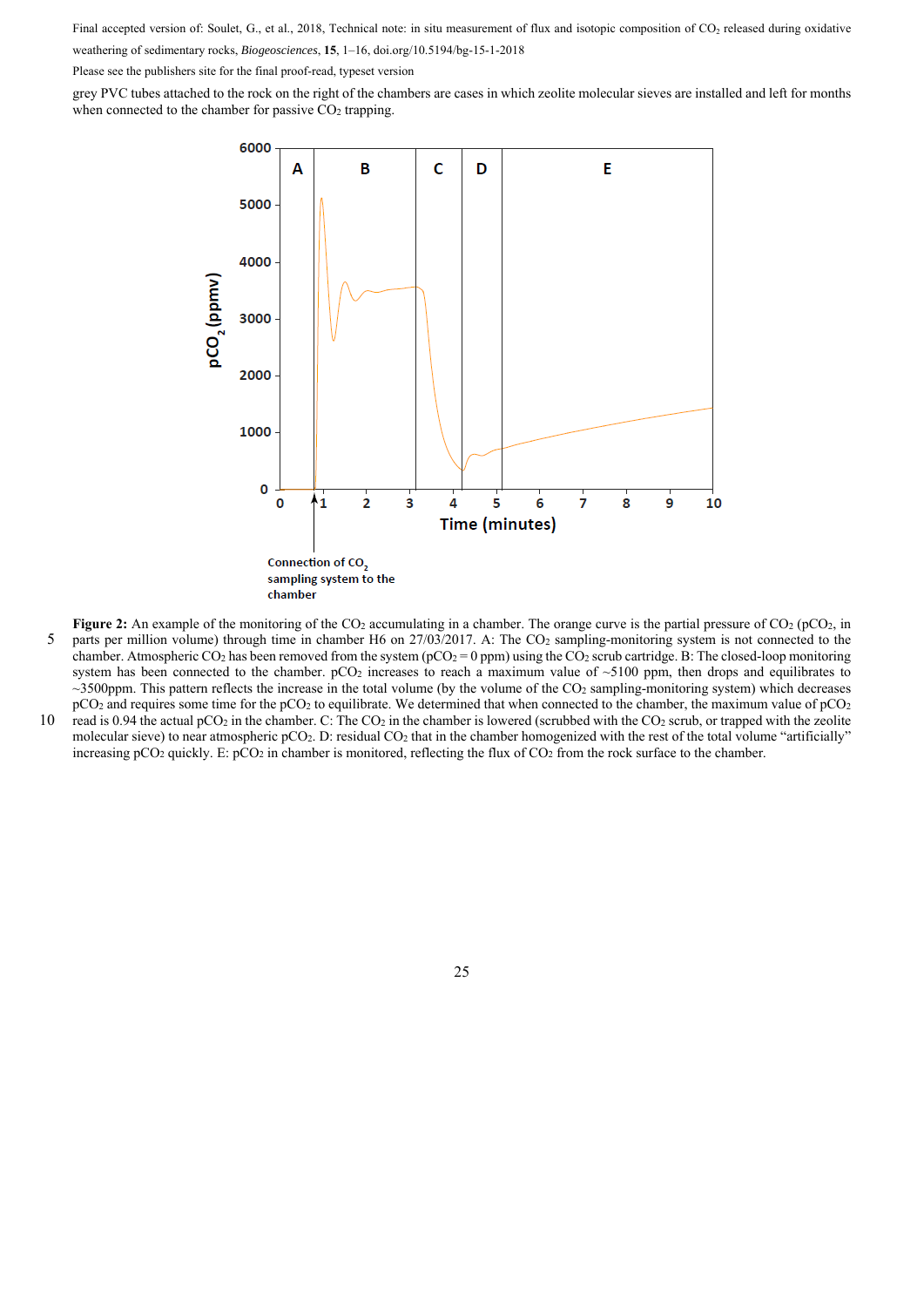Please see the publishers site for the final proof-read, typeset version



Figure 3: A: Series of carbon flux measurements for chamber H6 on 27/03/2017. CO<sub>2</sub> concentration (pCO<sub>2</sub>) was converted into mass of carbon (mgC) following Eq. (4) and Eq. (5). Flux of  $CO_2$  – the numbers associated to shaded boxes – are given in mgC.m<sup>-2</sup>.day<sup>-1</sup>. B: Close– up of how fluxes were calculated from the rate of carbon accumulation (parameter q) by fitting the exponential model described in Eq. (7) 5 and (8) for 6 minutes (shaded box).